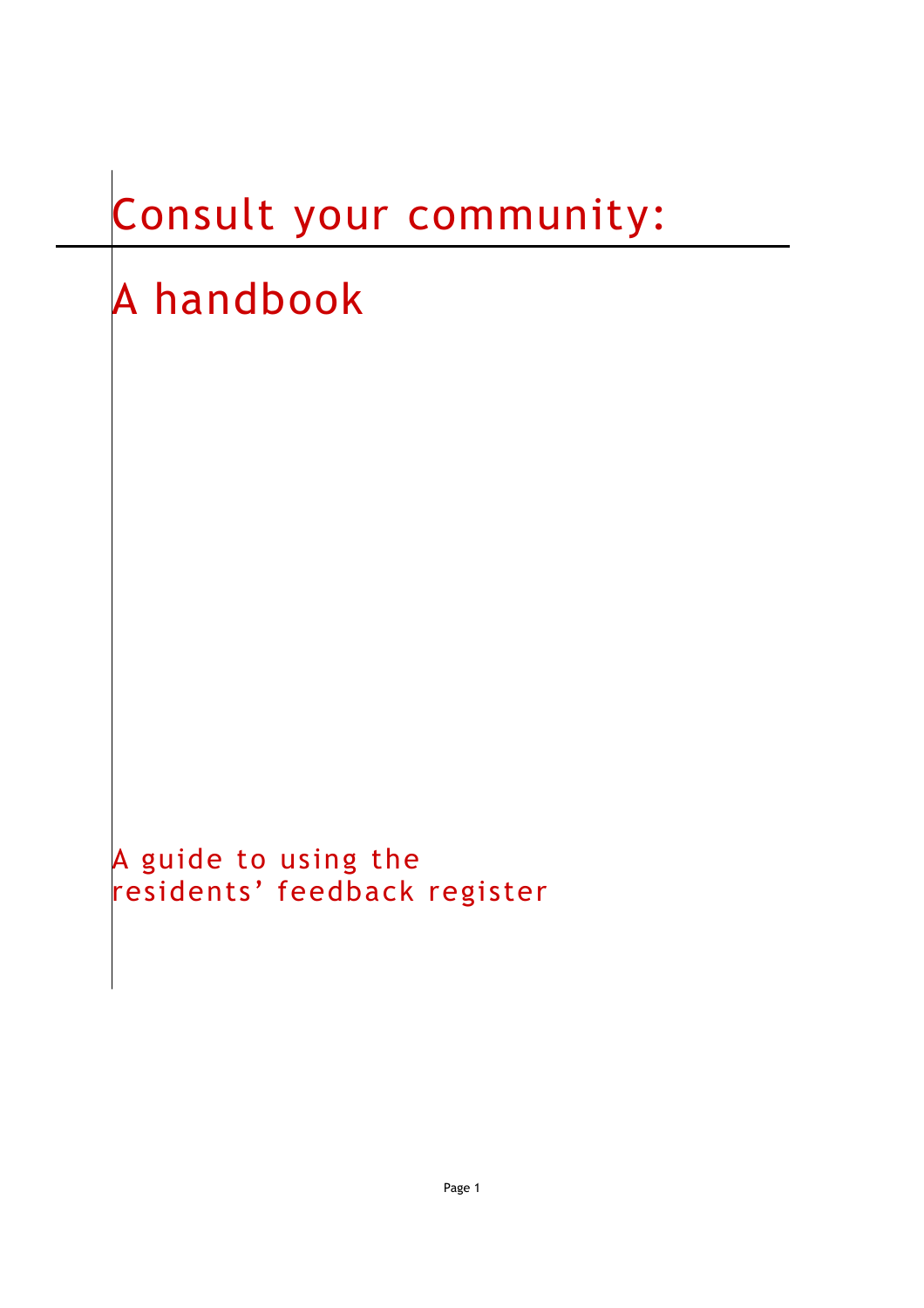Consult Your Community The Residents' Feedback Register Authors: Lyn Carson Max Hardy Mary Hutchinson

© Copyright 2001 Dr L. Carson. Phone: 61 2 9351 3089 Web: www.hydra.org.au/activedemocracy/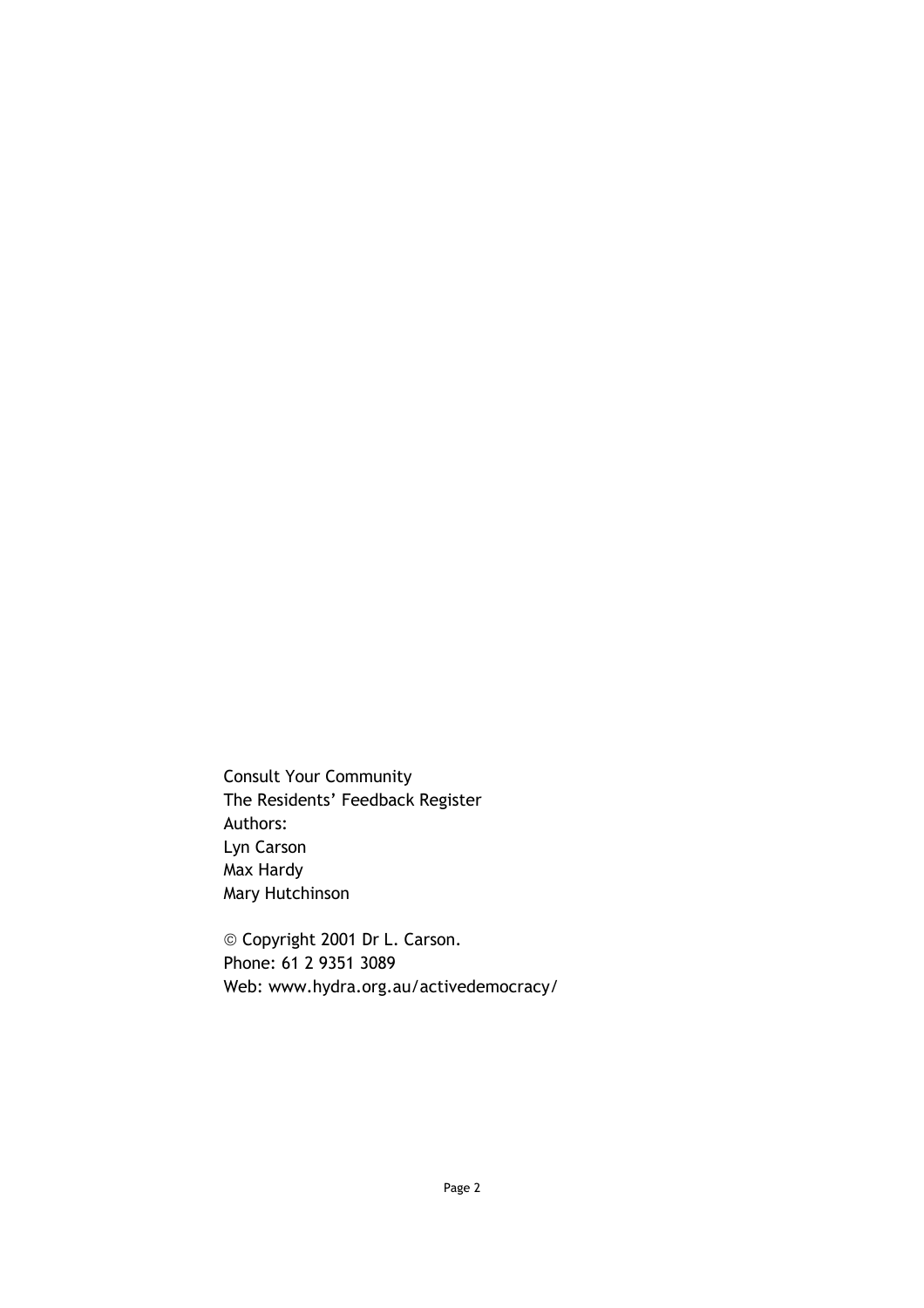### Table of contents

|    | <b>INTRODUCTION</b> |       |                                                            | 4        |
|----|---------------------|-------|------------------------------------------------------------|----------|
| 1. |                     |       | SNAPSHOT: WHAT IS A RESIDENTS' FEEDBACK REGISTER?          | 5        |
| 2. |                     |       | IN PRACTICE: USING A RESIDENTS' FEEDBACK REGISTER          | 6        |
|    | 2.1                 |       | Establishing the register                                  | 6        |
|    |                     | 2.1.1 | Referring to Council's community profile                   | 6        |
|    |                     | 2.1.2 | Recruiting/selecting                                       | 7        |
|    |                     | 2.1.3 | Factors to consider if using a<br>self-nomination process  | 8        |
|    |                     | 2.1.4 | Factors to consider if using a<br>random selection process | 8        |
|    |                     | 2.1.5 | Inviting participants                                      | 9        |
|    |                     | 2.1.6 | Collecting participant information for the register        | 9        |
|    |                     | 2.1.7 | Setting up a management strategy for the register          | 11       |
|    | 2.2                 |       | <b>Conducting surveys</b>                                  | 12       |
|    |                     | 2.2.1 | Case example: Brisbane City Council                        | 16       |
|    | 2.3                 |       | Evaluating the register                                    | 19       |
| 3. |                     |       | WHAT A RESIDENTS' FEEDBACK REGISTER OFFERS                 | 20       |
| 4. |                     |       | <b>FREQUENTLY ASKED QUESTIONS</b>                          | 22       |
|    | <b>BIBLIOGRAPHY</b> |       |                                                            | 25       |
|    | <b>WEBSITES</b>     |       |                                                            | 26       |
|    | <b>APPENDIX 1</b>   |       | MID-TERM REVIEW: AN RFR PARTICIPANT SURVEY                 | 27<br>27 |
|    | <b>APPENDIX 2</b>   |       | CASE EXAMPLE: KIRKLEES COUNCIL'S RFR                       | 29<br>29 |
|    | <b>APPENDIX 3</b>   |       | <b>EXAMPLE OF AN RFR APPLICATION FORM</b>                  | 32<br>32 |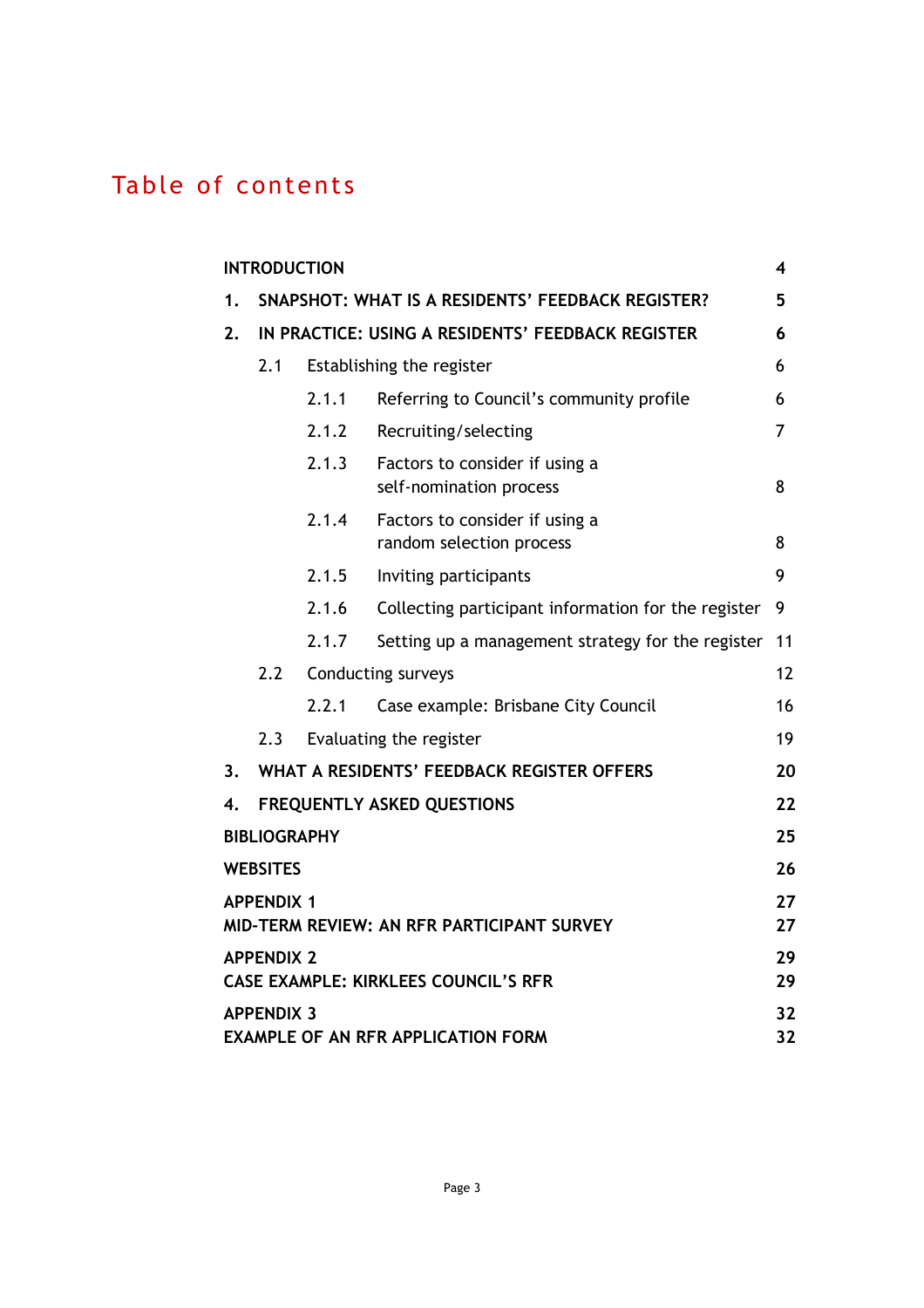## Introduction

The residents' feedback register (RFR) offers an affordable and representative way for local government to obtain input and feedback concerning a broad range of issues and concerns. The term 'residents' feedback register' should be unfamiliar —because we made it up! It is a method that has much in common with people's panels, citizens' panels and 'quick response citizens' panels'. We have elected to use this term as we believe it better describes the distinguishing characteristics of this method of consultation.

The RFR approach to consultation has not been used extensively to date in Australia, although some pioneering councils, such as Brisbane City Council and Parry Shire Council, have been encouraged by their experiences so far.

Drawing on initiatives in Australia and overseas, this handbook will explain how a RFR can be used:

- regularly,
- $\bullet$  flexibly, and
- cost effectively.

Using a RFR can increase citizens' understanding of local government and has the potential to deliver greater satisfaction with local government decision-making. Importantly, the RFR can also focus attention on issues of importance to the community and could be used in conjunction with more deliberative forms of consultation, such as a citizens' jury or a deliberative poll.

Information contained in this handbook should assist councils to prepare clear information about the purpose of RFRs, and the role of participants. This handbook is a guide to establishing and managing a RFR. It also provides models, references and some background information.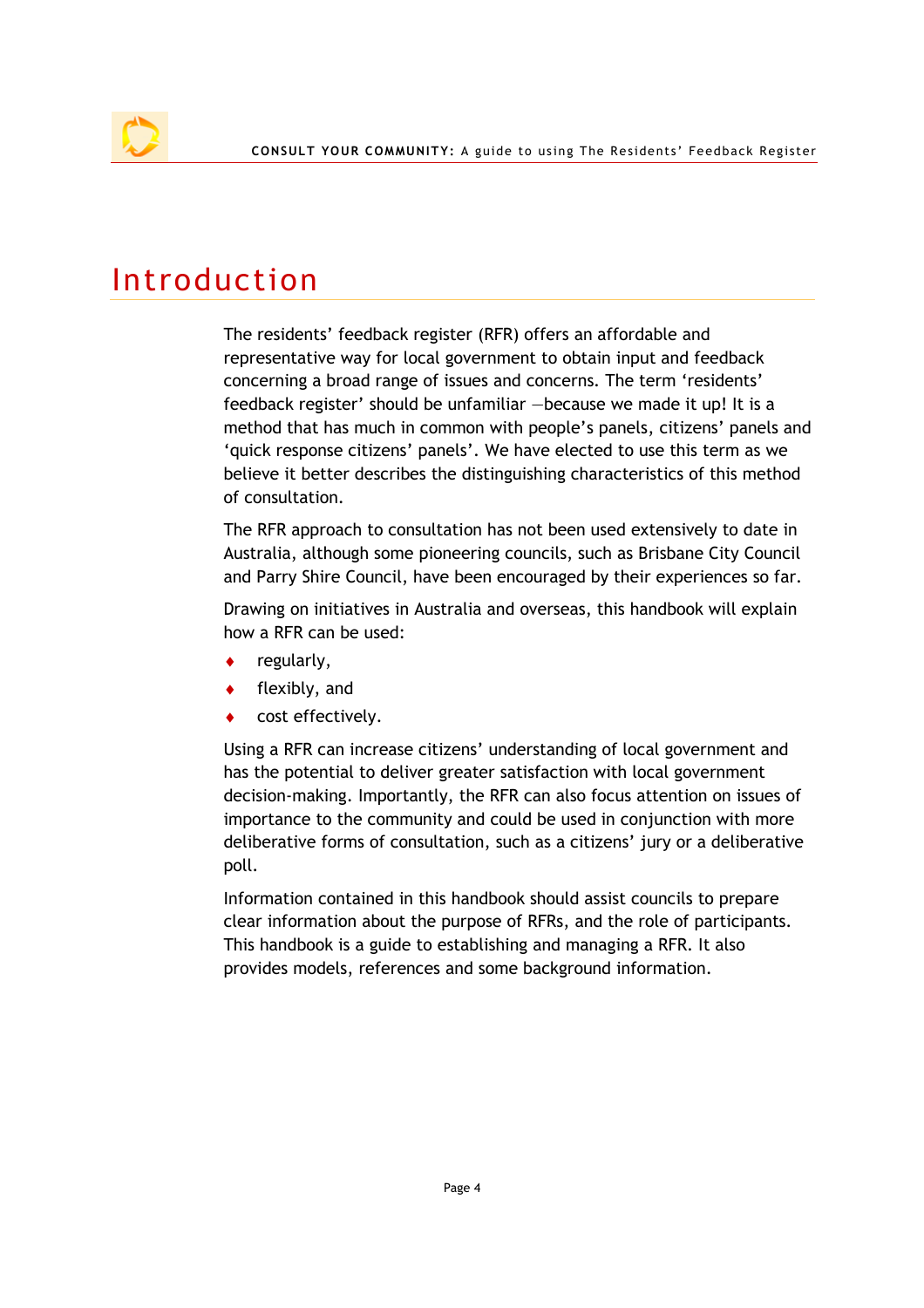## 1. Snapshot: What is a residents' feedback register?

As the name suggests, the register is a randomly selected group of residents that is created to give feedback to a local government authority about their services and priorities. Although sometimes referred to as resident feedback 'panels' this group of residents may not ever gather together physically. It is not a committee. Rather it is a register of thoughtful and willing citizens who can be utilised by Council as required.

A register would usually involve some hundreds of participants (we've heard of a register with 50 residents, another with 6,500). Participants would normally serve for a period of two to four years and would be called upon to complete a survey, prepared by Council, about three to five times per year. The participants agree to make themselves available to respond to surveys for a fixed period, and perhaps to contribute to a focus group or planning workshop once per year. Sometimes they may be approached to participate in a deliberative qualitative consultation process, such as a citizens' jury, deliberative poll, or consensus conference.

Residents' feedback registers can be used: as a sounding board to test ideas; to identify attitudes to various options being considered (say, with regard to the preferred location of a new health service or the proposed redevelopment of a park); to assess satisfaction with local services; and even to examine the needs and aspirations of the community.

The following scenarios provide examples of possible uses of a RFR.

- Council could test the attitude of the community toward the type of facilities people would like Council to build, and determine who such facilities would most benefit.
- ♦ Council could test the strength of feeling in the community about a present policy, such as restricting the location and number of approved brothels or nightclubs in the CBD.
- ♦ Council could gain some feedback about the groups of people who are not being catered for in the community (and this could feed into Council's social planning process).
- ♦ Council could receive feedback concerning the level of awareness of, or satisfaction with, some Council services or facilities, such as the library, children's services or recycling processes.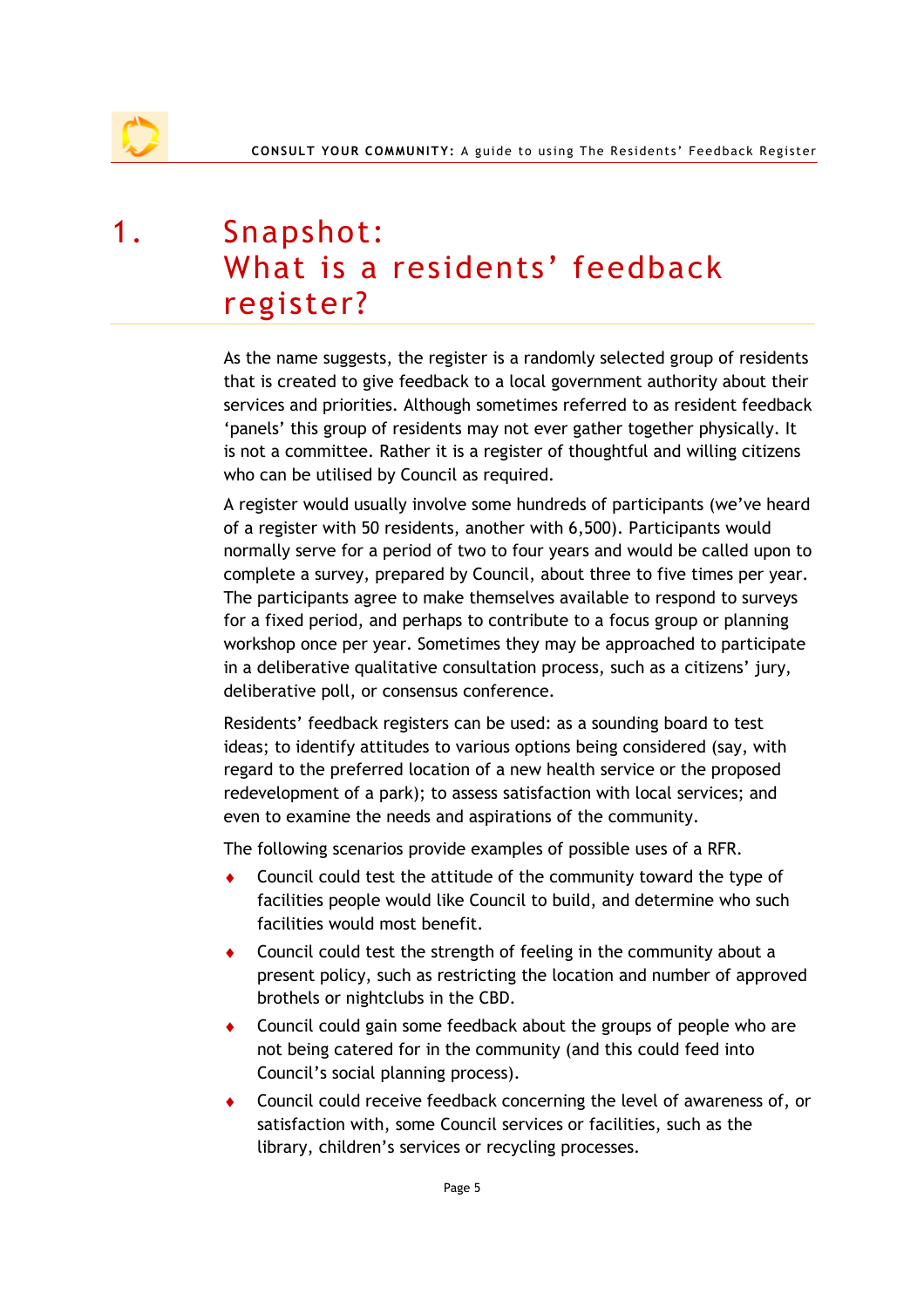

Importantly, the register is not called upon to make decisions. The feedback from the register's participants may help to inform better decisions, provide data to help with decision-making, and help to identify important issues that require more intensive research and consultation.

# 2. In practice: Using a residents' feedback register

There are three main components of using an RFR:

- establishing the register;
- conducting surveys; and
- evaluating the register.

### 2.1 Establishing the register

This involves:

- referring to Council's 'community profile';
- ♦ recruiting/selecting;
- collecting useful information for the register database; and
- setting up a management strategy for the database.

#### 2.1.1 Referring to Council's community profile

Most councils regularly update a community profile that includes demographic information on:

- age group populations and/or gender by age groups;
- ♦ population trends;
- ♦ workforce/industry;
- ♦ educational attainment; and
- specific population groups, such as indigenous Australians, people of non-English speaking background and people with disabilities.

This information is critical to establishing a register that can be said to be broadly representative of the local government area (LGA). Without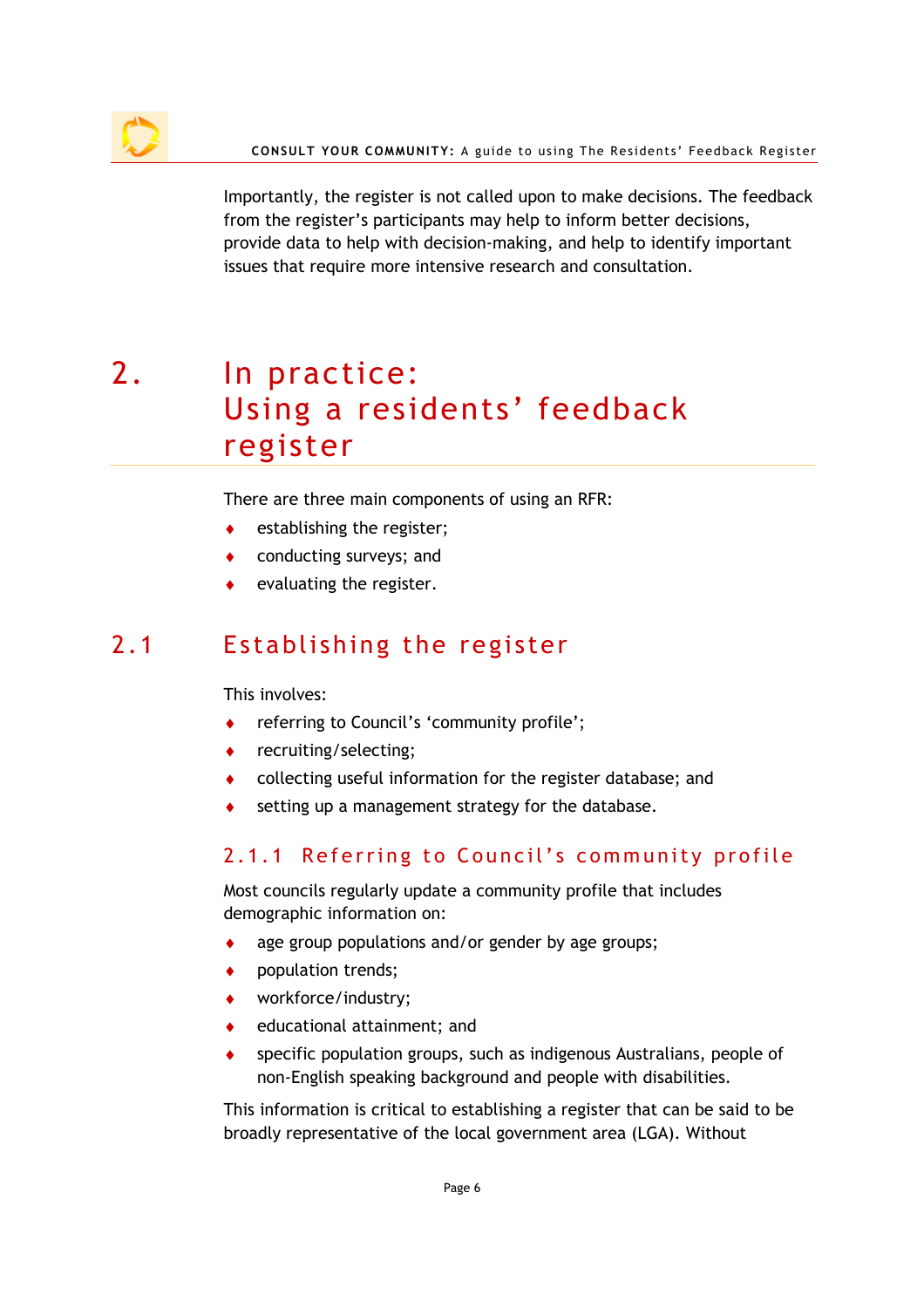

reflecting the demographic features of the LGA it can be argued, quite legitimately, that the register produces biased and unreliable data.

It is important to recognise the limits of representation. It would be a misuse of the register if Council issued a survey related to the issues of a particular group (e.g. concerning physical access to buildings for people with mobility disabilities). A large sample of people may not recognise the problems faced by this particular group, and could not therefore be said to validly represent this part of the population.

### 2.1.2 Recruiting/selecting

Achieving a representative group for the register could be achieved through either of the following methods:

- $\bullet$  self-nomination individuals respond to a general invitation by returning a form through various avenues  $-$  (e.g. letter box drop, newspaper insert, flyer in rates notice); or
- ♦ random selection via direct invitation to people selected randomly from the electoral roll, random digit dialing, or phoning, say, every tenth number in the phone book.

The relative advantages and disadvantages for each method is outlined in the table below:

| Self-nomination                                                                  | <b>Random selection</b>                                                      |
|----------------------------------------------------------------------------------|------------------------------------------------------------------------------|
| Advantages                                                                       | Advantages                                                                   |
| Can be associated with publicity about the<br>purpose of the RFR.                | Much more representative (although some self-<br>selection is involved).     |
| Easy and cheap to administer.                                                    | Easier to match social profile.                                              |
| Will attract people who are most willing and able<br>to participate.             | Means that any citizen has the potential to be<br>invited onto the register. |
|                                                                                  | More credible results.                                                       |
| <b>Disadvantages</b>                                                             | <b>Disadvantages</b>                                                         |
| Much less representative, and more difficult to<br>match social profile of LGAs. | May be challenging, or costly for some councils to<br>do.                    |
| May not receive a strong response.                                               | May be difficult to gain the numbers required for                            |
| Will often attract people who already participate                                | the register.                                                                |
| in consultation processes.                                                       | May recruit some people who are unreliable and                               |
| Will reduce credibility of data gathered from<br>surveys.                        | somewhat apathetic.                                                          |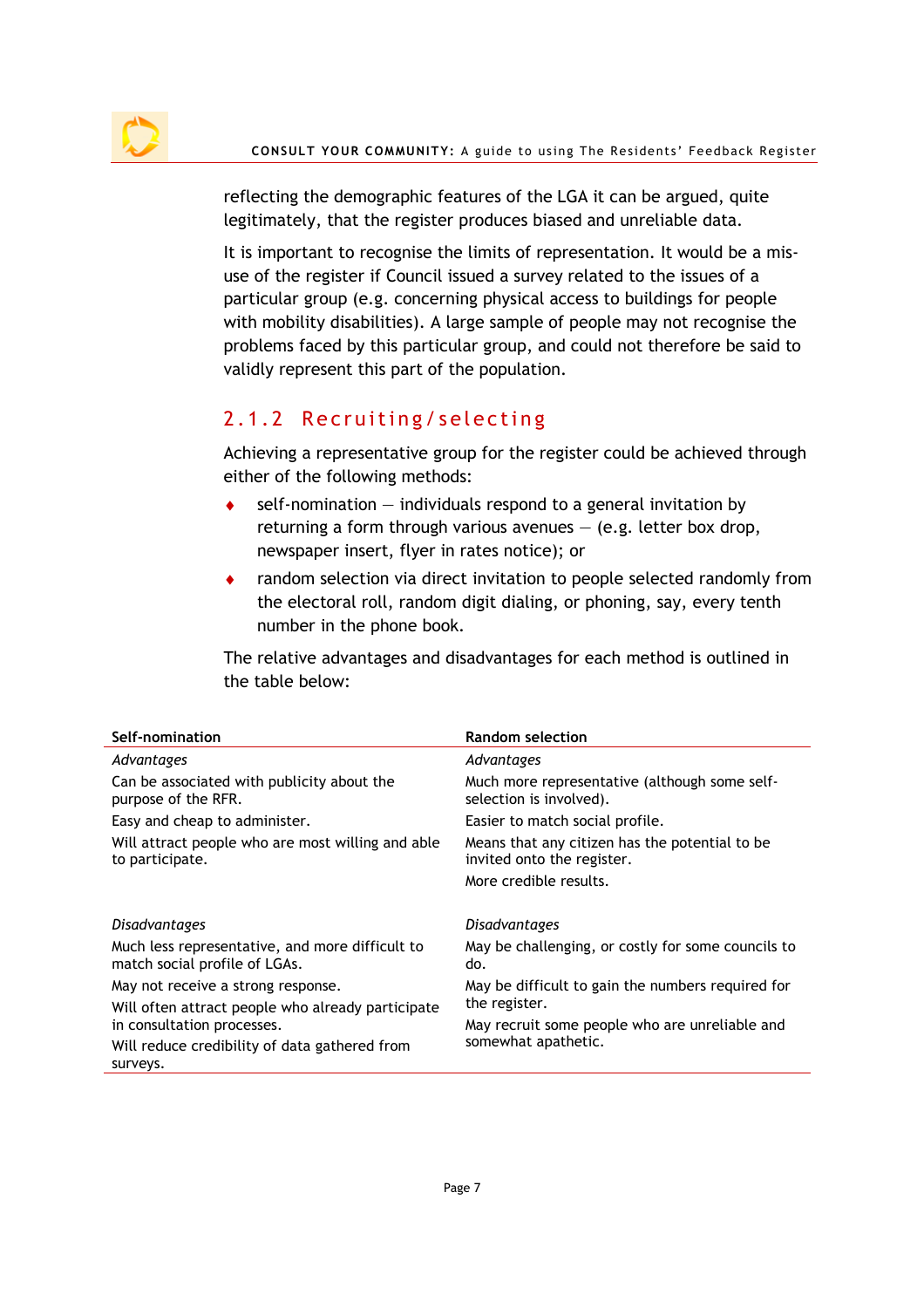

#### 2.1.3 Factors to consider if using a self-nomination process

- Use a direct and engaging invitation which clearly spells out the function of the register and the process of recruitment.
- ♦ Use a variety of outlets to reach a wide range of people (don't just rely on the newspaper).
- ♦ Use councillors to build awareness of the initiative and to encourage people to apply.
- $\bullet$  Make sure the method of response is simple (e.g. use a freepost return or free-call number).
- ♦ Use the press and other publicity vehicles to attract participants and to promote the purpose and activities of the RFR.
- ♦ Consciously explore ways of involving hard to reach participants, such as:
	- approaching youth groups and TAFE colleges to attract young people; use newsletters to various occupation groups (e.g. association newsletters);

using meeting places, agencies and newsletters for people with disabilities;

use translated material.

#### 2.1.4 Factors to consider if using a random selection process

- If using the electoral roll, use another method for attracting people under the age of 18.
- ♦ Train staff to 'cold call' people, or use experienced research companies.
- Use a direct and engaging invitation which clearly spells out the function of the register, the importance of gaining a representative group, and the process of recruitment.
- ♦ Offer translation services to people of non-English speaking background.
- Be clear about the size of the register you are aiming for so as to determine how many calls or invitations by letter you may need to send.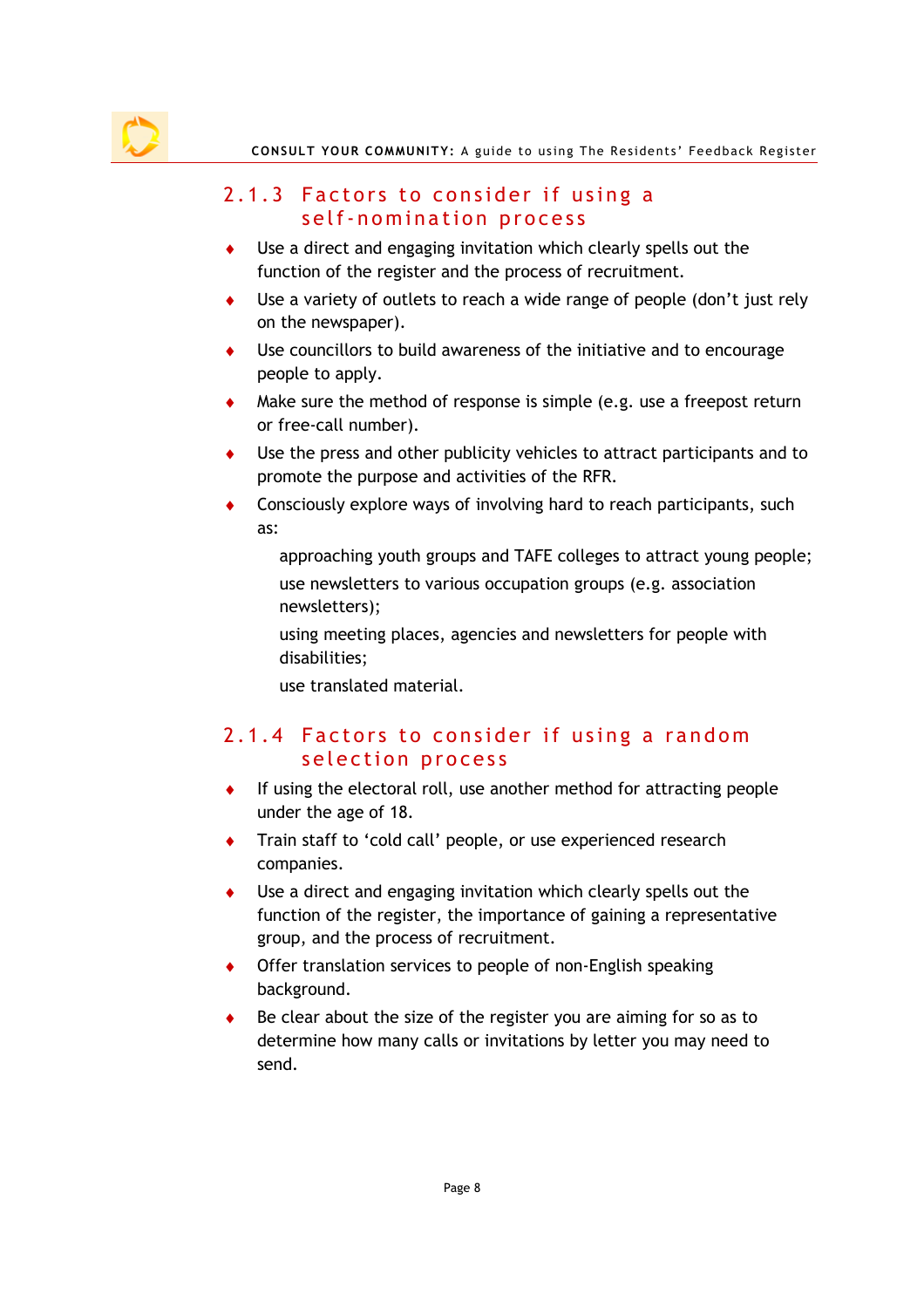

#### 2.1.5 Inviting participants

Whatever method is used it is important to clearly explain the purpose of the RFR, its benefits and the commitment required.

Some councils use simple incentives to encourage citizen involvement. Councils in the United Kingdom have offered incentives such as the chance to win cash or prizes worth £100.

This is how the Parry Shire Council in NSW uses incentives.

#### THANK YOU

We do appreciate your decision to help Parry become a better place to live.

To show our appreciation you will receive:

- ♦ A Parry Citizens' Panel [i.e. RFR] Newsletter letting you know about the results of surveys, what events are coming up, and most importantly, what action has been taken;
- A \$20 gift voucher every year in recognition of the contribution you have made to the local community;
- An invitation to a yearly social function with councillors and staff.

We hope you enjoy being a member of the Citizens' Panel and find it to be a rewarding experience.

> Remember, you only get one opportunity to make a good first impression. Anticipating or even presuming that people will want to exercise their responsibilities as citizens, and avail themselves of the opportunity to more actively act like one, may gain a more favourable response. In Appendix 2 you'll find an example of how Kirklees Metropolitan Council in the UK did it.

#### 2.1.6 Collecting participant information for the register

It is important to collect socio-demographic information about participants in order to maximise the register's use as a consultation tool and to ensure the integrity of data collected from the register. The validity of the feedback will be challenged, as findings from the research may challenge or confront some of the powerful spokespersons in the community. The information collected will help to demonstrate that the register reflects the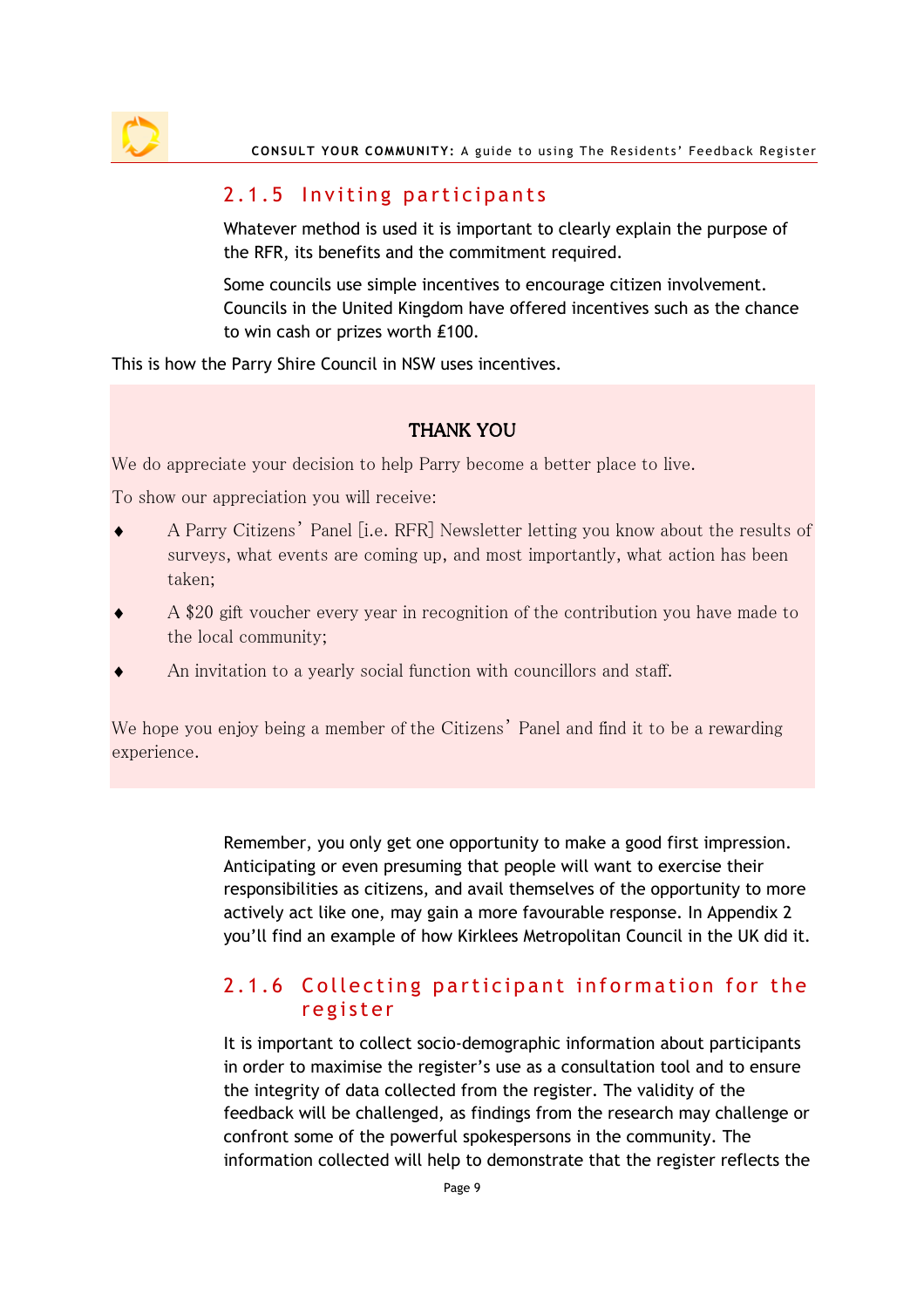demographic characteristics of the area, and to ensure that the selection process is transparent.

Basic information to be collected from participants should include:

- name;
- address;
- sex;
- age;
- occupation;
- ethnicity;
- rural or urban (if non-metropolitan); and
- special needs (for instance if assistance is required for hearing impaired, or for people with a mobility disability  $-$  in case they are invited to participate in a focus group or jury/panel at some stage).

At times it may also be appropriate to collect more information to help understand and interpret the results of register surveys. For example if a road safety survey is anticipated it may be appropriate to find out whether participants have a driver's licence, ride motor cycles or bicycles. Experience has shown that it is unwise to ask for too much or unnecessary information in the early stages of recruitment. Probing detailed questions tend to put people off.

By collecting baseline information about participants, Council could use the register to conduct specific consultation. For example, young people aged 16 to 24 may be surveyed about their aspirations on the design of public space. Or Council may wish to only consult people aged over 65 concerning their views about the use of a senior citizens' centre.

In addition, Council could conduct focus groups with similar participants to explore an issue from different perspectives. An example could be to gain qualitative feedback about the potential use of a deteriorating park from the perspective of:

- young people;
- older people;
- young parents; and
- $\bullet$  people with disabilities.

In collecting baseline data on the register it is imperative that participants are reassured about the importance and purpose of the data, and, just as importantly, what the register will not be used for (e.g. unwanted market research).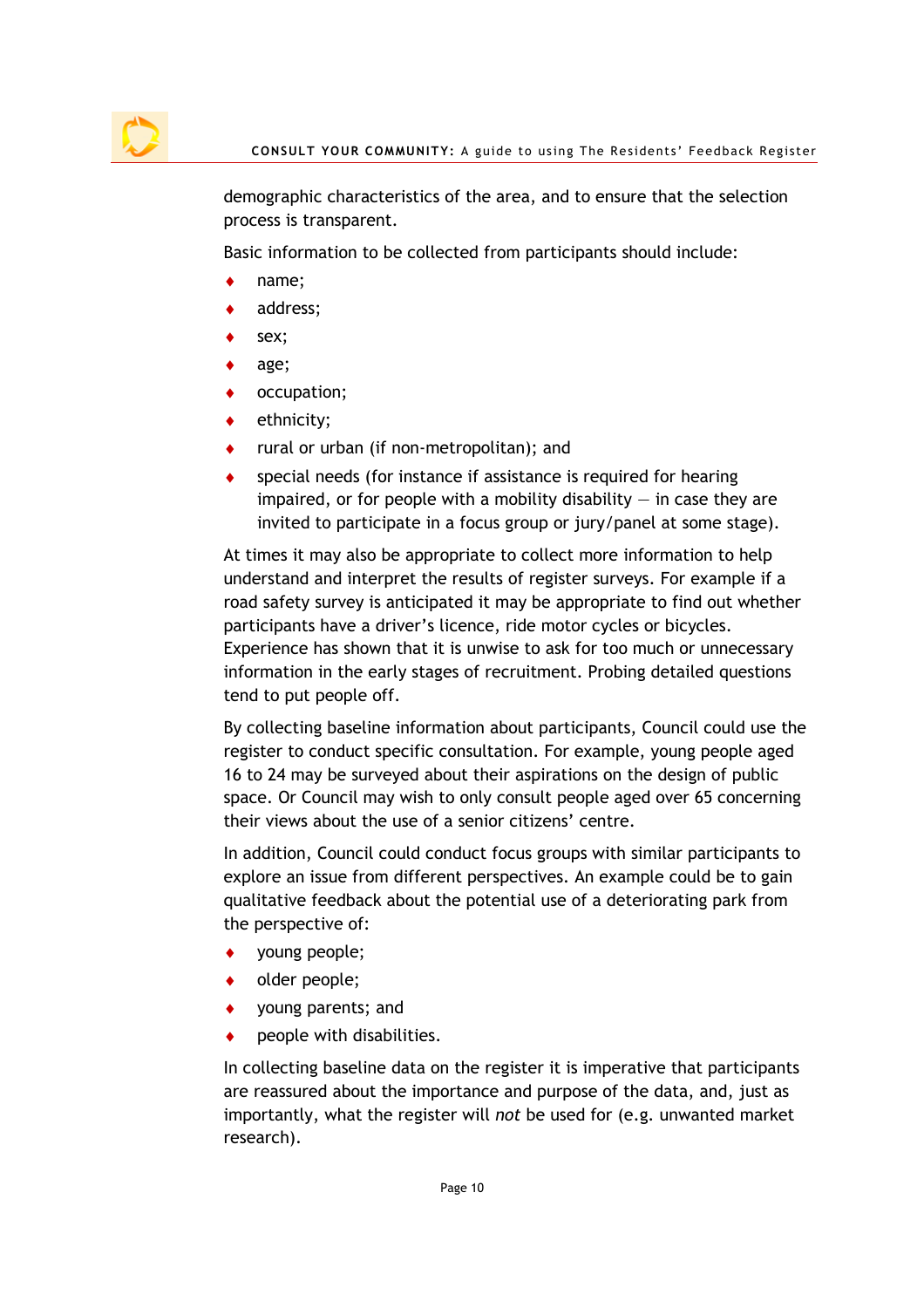#### 2.1.7 Setting up a management strategy for the register

The RFR is essentially a database of randomly selected people who are willing to provide feedback on, or give input toward, matters of relevance to the local government area in which they live. Its effectiveness is dependent largely upon the ongoing agreement of participants and maintenance of the register database.

Management of the register will entail:

- briefing participants of the register about the purpose of the register and the function of participants (it is especially important to inform people that they are not decision-makers  $-$  i.e. they are not participating in a legally binding referendum);
- ♦ preparing simple but informative briefing material to assist participants before being surveyed (for some issues, when an issue is commonly understood, briefing materials may not be necessary);
- reinforcing the value of the register by publicising participants' contribution to decisions or matters of policy;
- providing feedback to participants about what has resulted from the findings of surveys in which they have participated;
- $\bullet$  publicly recognising the contribution of participants in the media (public events);
- checking the contact details of participants prior to each survey (and topping up the number of register participants if there is a significant drop in numbers);
- ♦ conducting exit interviews with participants who choose to cease their involvement (in order to learn as much as possible from their experience) — see Appendix 1 for example;
- ♦ conducting mid-term and end-term participant surveys regarding their experience as a participant — see Appendix 1 for example; and
- ♦ ensuring that the register is held by Council and access is limited to essential staff only.

To ensure smooth running of the register a manager or coordinator should be appointed. Even though the RFR can be used by all sections of Council, it is best to give responsibility to one person, to maintain consistency and continuity. This means that the RFR coordinator will be able to share with colleagues their skills in relation to the important tasks of conducting useful and credible surveys.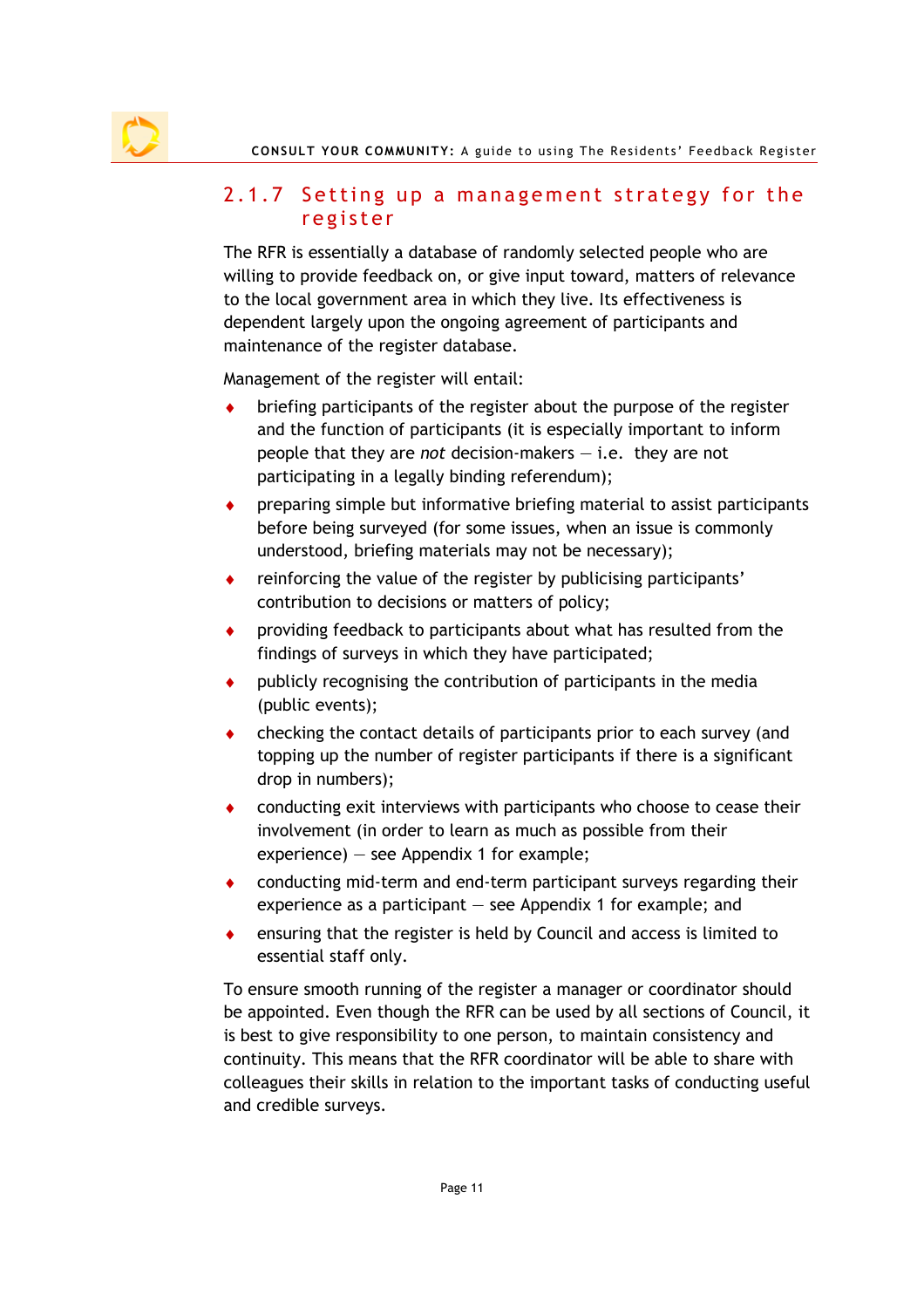CONSULT YOUR COMMUNITY: A guide to using The Residents' Feedback Register

### 2.2 Conducting surveys

Surveys are not the only way to collect information. In the context of community consultation they tend to be favoured by researchers or 'consulters' when:

- deliberation by respondents is not required (at least at this point);
- there is no current data available about community attitudes on a particular issue;
- public debate is dominated by powerful individuals or interest groups;
- representatives of interest groups claim to be speaking on behalf of the community;
- ♦ the issue is of sufficient importance that people are likely to respond to the survey; and
- detailed technical knowledge is not required to provide valued feedback through the survey.

Preparing a useful and credible survey questionnaire requires a great deal of thought. It is crucial for a team of people, perhaps including some key stakeholders, to decide upon the main purpose of the survey, or the question that the survey will help answer. The clearer this is, the easier it will be to formulate questions and undertake analysis.

Surveys can be broad in nature or quite specific. A survey can be conducted by post, phone or email — though the latter eliminates anonymity. Surveys can be specific or broad. An example of a broad survey would be to gauge community priorities for attention in Council's business plan. For example, Council could ask respondents to rank the relative importance of Council improving:

- $\bullet$  the standard of roads;
- the standard and provision of public space/green space;
- air and/or water quality;
- ♦ rubbish collection;
- community services; and
- community consultation practices.

Examples of more specific issues are:

- whether Council should increase rates, and to what extent, in order to fund a major project;
- ♦ whether Council should continue with a policy in relation to development restrictions; and
- whether Council should locate a skate park in one location or another.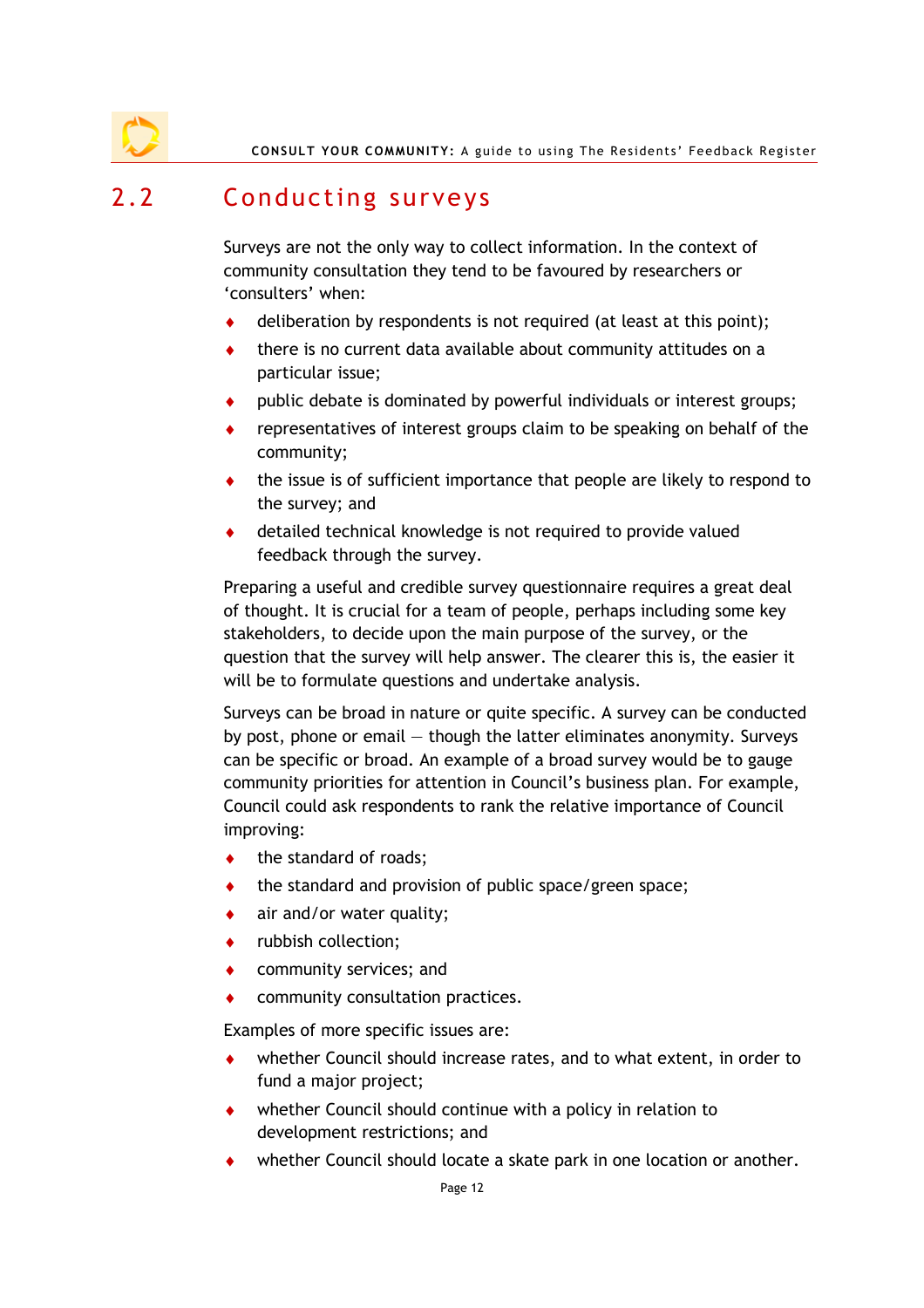

 $\overline{a}$ 

The more structured the questionnaire the easier it is to analyse. An open question may be useful in that it allows people to express their views freely, but may be nearly impossible to use. For instance, asking 'What is your view about renaming the Civic Centre?' could result in a range of comments that would make it very difficult to quantify.

In contrast, if a number of choices is provided for respondents to select (by ticking a box) it would be quite simple to quantify the percentage of respondents who strongly support, support, oppose or are undecided about this matter.

Structured questions can include:

- A list of possible responses where respondents can select any or none of the responses available;
- selection of a response category (such as very satisfied, satisfied, dissatisfied, and very dissatisfied);
- $\bullet$  ranking of responses in a particular order  $-$  say from most important to least important; and
- quantity responses  $-$  such as how often, on average, do you use the public swimming pool during the Christmas holidays.

There are excellent books and guides available for structuring questionnaires<sup>1</sup>. To use the survey to guide decision-making or to move onto more informed deliberative processes it is essential that the survey is credible from a research perspective. Criticism may be leveled at Council if it is not very careful with the wording of questions.

Some common problems are: <sup>2</sup>

- Ambiguous questions  $-$  a word, phrase, or sentence is ambiguous if it has more than one meaning. For example: 'Do you believe the recreation managers should supervise young people on skateboards?'
- $\bullet$  Imprecise questions  $-$  using terms that will be interpreted individually. For example:

'Do you think Council should warn residents about closures of roads due to roadworks:

- a) well in advance?
- b) a little in advance?
- c) just before closures occur?'

<sup>&</sup>lt;sup>1</sup> Youngman, M. B. 1982, *Designing and Analysing Questionnaires*, Rediguide 12, University of Nottingham, School of Education; Bell, J. 1993, Doing Your Research Project, Open University Press, Buckingham.

<sup>2</sup> These questions are adapted from Bell, J. 1993, Doing Your Research Project, Open University Press, Buckingham.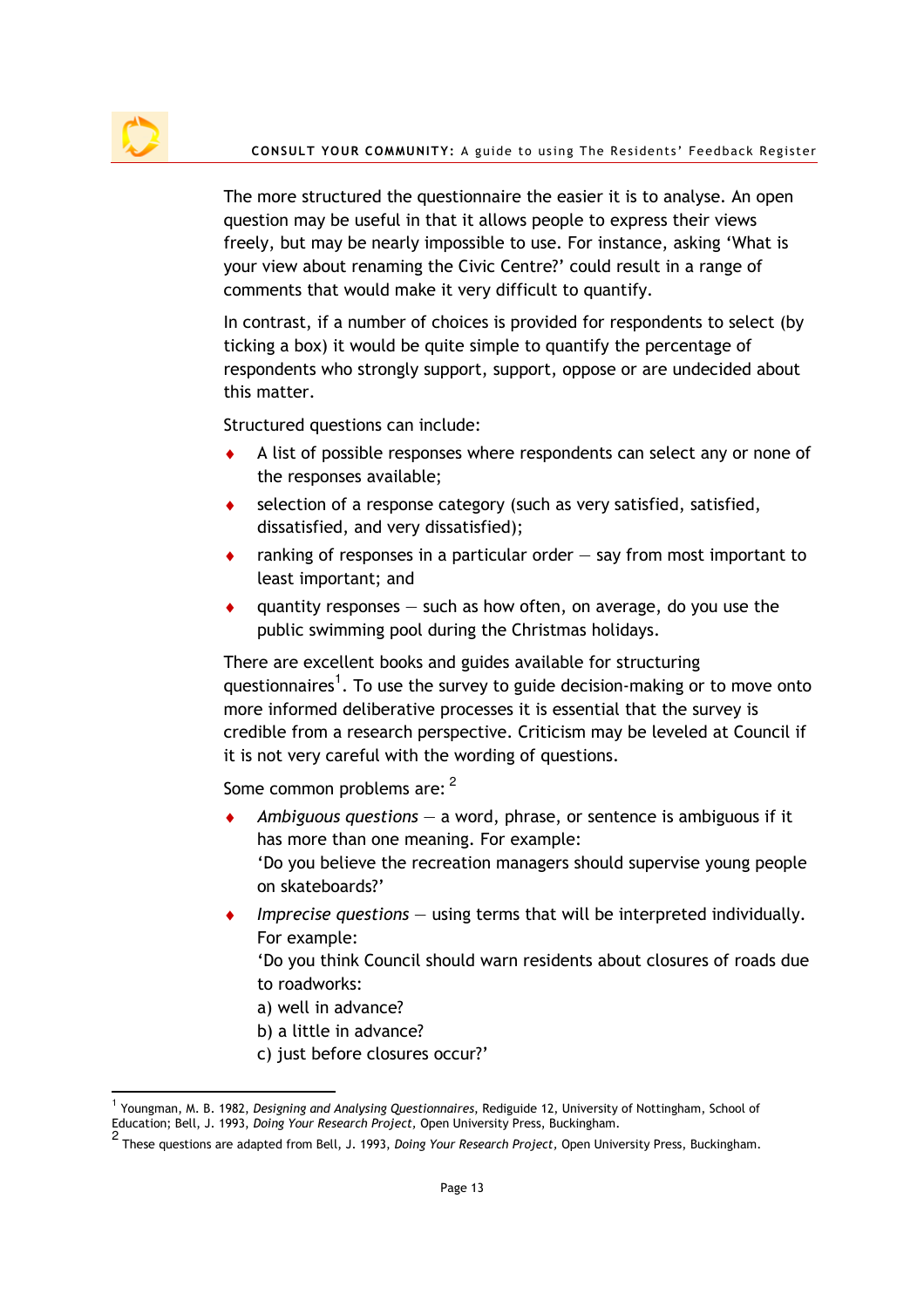

- $\bullet$  Exclusive questions not allowing for a different possibility to occur. For example: 'Do you believe your children are safe walking around your neighbourhood between 7pm and midnight?' (This assumes that the respondent has children, and excludes those that do not.)
- $\triangle$  Questions that presume specialised knowledge  $-$  asking questions that presume a level of knowledge that is unrealistic For example: 'Do you believe that Council should use ultra violet disinfection for its tertiary treatment of effluent?'
- Double questions  $-$  these questions ask for one answer to two separate questions. For example: 'How easy is it for residents to access the local library and Council's main administrative centre?'
- Leading questions  $-$  the way a question is put makes it difficult for respondents to express a different view to the one obviously held by the 'asker'. For example:

'Do you agree that Council should provide excellent facilities for older people in the Shire?'

Presuming questions  $-$  as with leading questions, these often reflect the views of the asker  $-$  everyone may not feel the same way. For example:

'Does the Council provide adequate services for older people in the Shire?'

On the surface this seems like a reasonable question, but does not allow someone to offer the view, for example, that they believe this to be a State Government responsibility.

Hypothetical questions  $-$  these can provide responses that are not terribly useful, as social researchers have found that what people 'say' they might do, is usually different to what they actually 'will' do. For example:

'How often would you use an aquatic centre if Council constructed one on the edge of the CBD?'

Offensive questions  $-$  questions that are likely to upset respondents, create suspicion about the purpose of the survey, and potentially exacerbate problems in the community. For example: 'Do you believe that there are too many people of Asian origin moving into this area?' or

'Do you believe that developers, in general, have any concern about the quality of life of residents in this area?'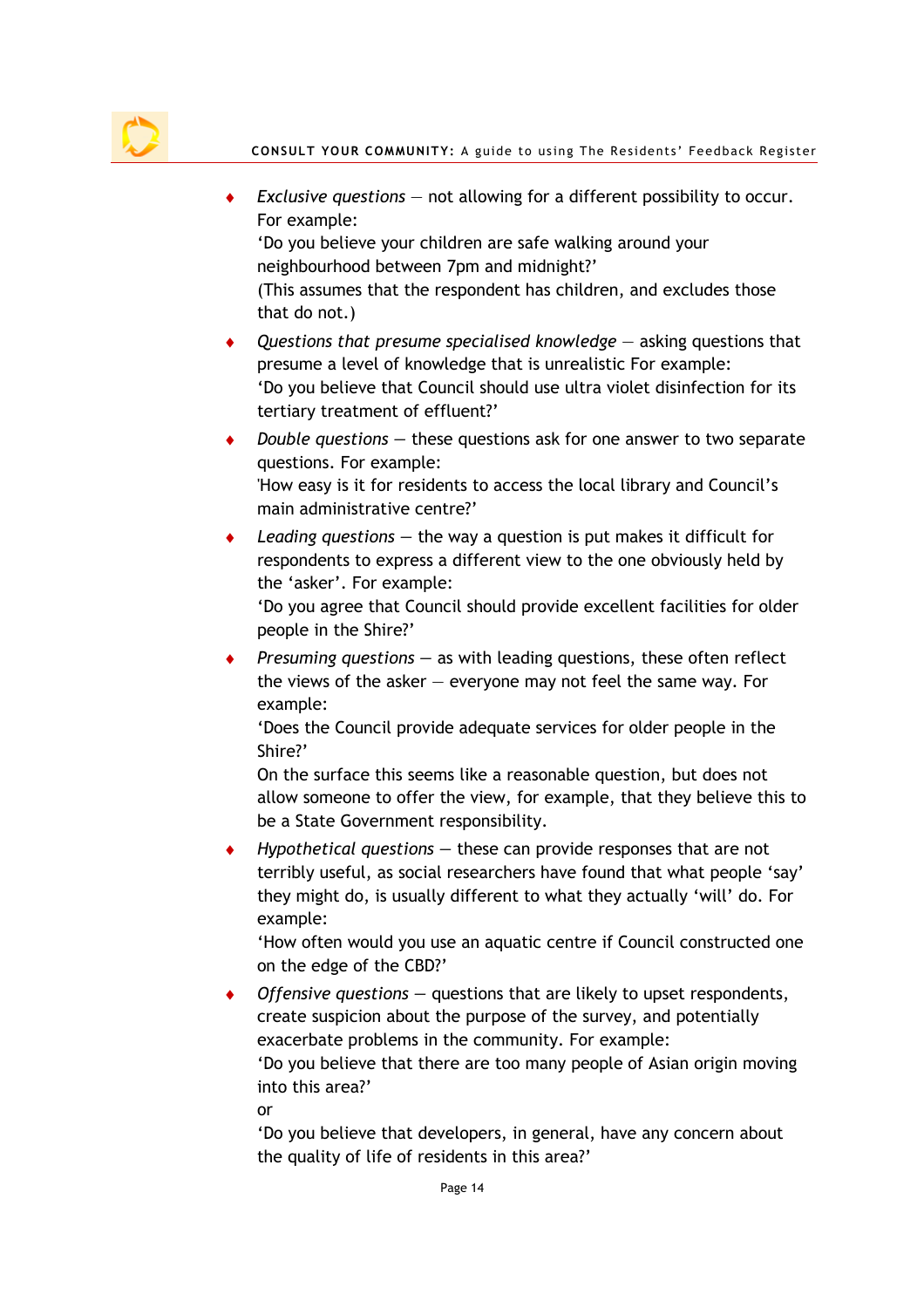$\overline{a}$ 

It is a good idea to have several people involved in developing and checking survey questionnaires. It is also highly desirable to test the survey on several respondents to check for clarity and ease of use prior to distributing it. Particular groups may need assistance to understand survey questions, so it is a good idea to trial surveys with people of non-English speaking background, people who have reading difficulties, people who are visually impaired and indigenous people.  $3$ 

Another option for local government is to use research companies to conduct telephone interviews instead of mailing out surveys to the register. The advantage with this method is that:

- ♦ data can be easily cross-tabulated (especially if computer-assisted telephone interviewing programs are used);
- analysis can be undertaken quickly, as reports can be printed straight after the final interview; and
- the data is gathered by an independent and accredited social research company (this adds credibility to the process).

The disadvantage is simply one of cost; although local government may be able to negotiate cost if they can promise ongoing work for a company for a set period (there may also be an opportunity for many councils to negotiate collectively and reduce cost accordingly).

Analysis of written surveys will be assisted by a well-structured questionnaire and a clear purpose for the survey. Problems will be avoided in RFRs if surveys are relatively simple, and if caution is exercised with interpreting results. Some common problems with survey analysis are:

- selecting an appropriate database for entering data from returned surveys (e.g. you may want to cross-tabulate responses from older people who live in a particular precinct, but find that you can only tabulate the responses from older people from the whole area, or all respondents from a particular precinct, but not the combination older people/precinct. If cross-tabulations are deemed important it will be necessary to use a more sophisticated relational database);
- reporting percentages without regard for the number of respondents (e.g. presuming you have a relational database, you could 'correctly' report that 100% of people aged over 65 in the northern precinct believe that Council should build a senior citizens' centre in their

<sup>3</sup> In the case of indigenous people, problems could be identified regarding cultural appropriateness — for example, a question about the use of land which has significance for indigenous people may require a great deal of careful wording, and some reference to this significance.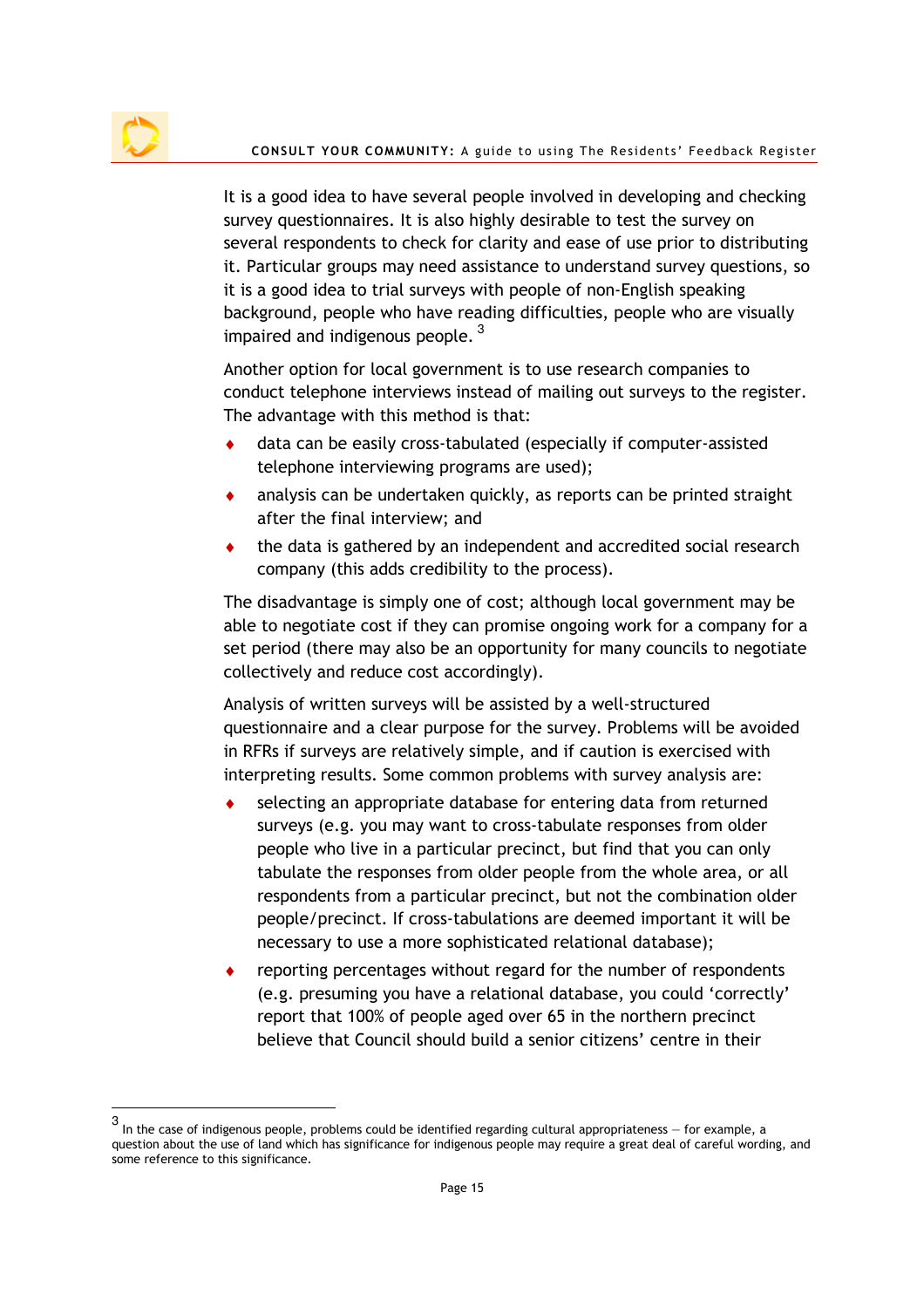

precinct — while an actual count of respondents may show that only one person responded to the survey); and

♦ drawing definitive conclusions from sample sizes that are insufficient (e.g. stating that 'it is clear that all young people would prefer active recreational spaces than passive recreation spaces', when only 50 young people completed surveys in a population which has over 20,000 young people).

Many councils employ social planners or other professionals with skills in questionnaire development, layout and analysis. Support is also often available from local government associations.

### 2.2.1 Case example: Brisbane City Council

Brisbane City Council used a survey to obtain views on how Council could contribute to solving Brisbane's transport and traffic problems. It was constructed as shown on the next page.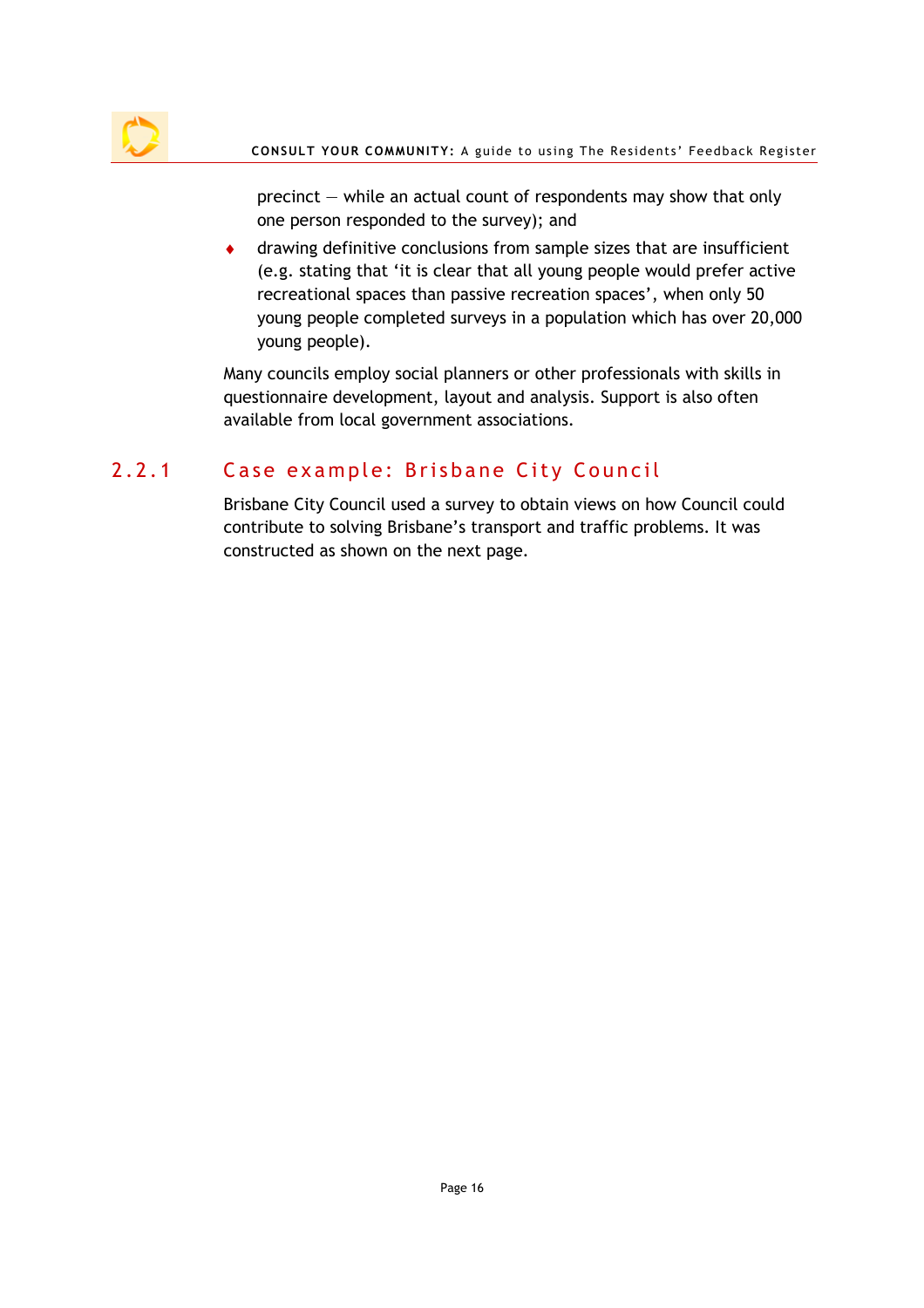

Listed below are some things that could contribute to solving Brisbane's transport and traffic problems. Please indicate if you would support Council in these initiatives.

|                                                                                                                                                                                                               | I would<br>support this | I would NOT<br>support this | I am unsure if<br>I would<br>support this | Rank* |
|---------------------------------------------------------------------------------------------------------------------------------------------------------------------------------------------------------------|-------------------------|-----------------------------|-------------------------------------------|-------|
| 1. Council building new roads to<br>allow better traffic flows in and<br>around Brisbane, such as the<br>proposed City Valley bypass.                                                                         |                         |                             |                                           |       |
| 2. Council providing more road<br>space for transit lanes (i.e. lanes<br>for vehicles with three or more<br>occupants).                                                                                       |                         |                             |                                           |       |
| 3. Council providing more lanes for<br>buses only.                                                                                                                                                            |                         |                             |                                           |       |
| 4. Council providing incentives for<br>companies to locate existing<br>regional business and commercial<br>districts such as Mt Gravatt and<br>Chermside rather than the CBD.                                 |                         |                             |                                           |       |
| 5. Council and the State<br>Government providing an<br>integrated public transport<br>system (e.g. timetable<br>connections and being able to use<br>the one ticket for use on trains,<br>buses and ferries). |                         |                             |                                           |       |
| 6. Council introducing measures<br>such as increased parking fees to<br>discourage people from bringing<br>their cars into the CBD.                                                                           |                         |                             |                                           |       |

\*1 = most important

Council is unable to fund the estimated additional \$1 billion required over the next five years to solve Brisbane's transport and traffic problems. Please indicate how you feel about the following funding options.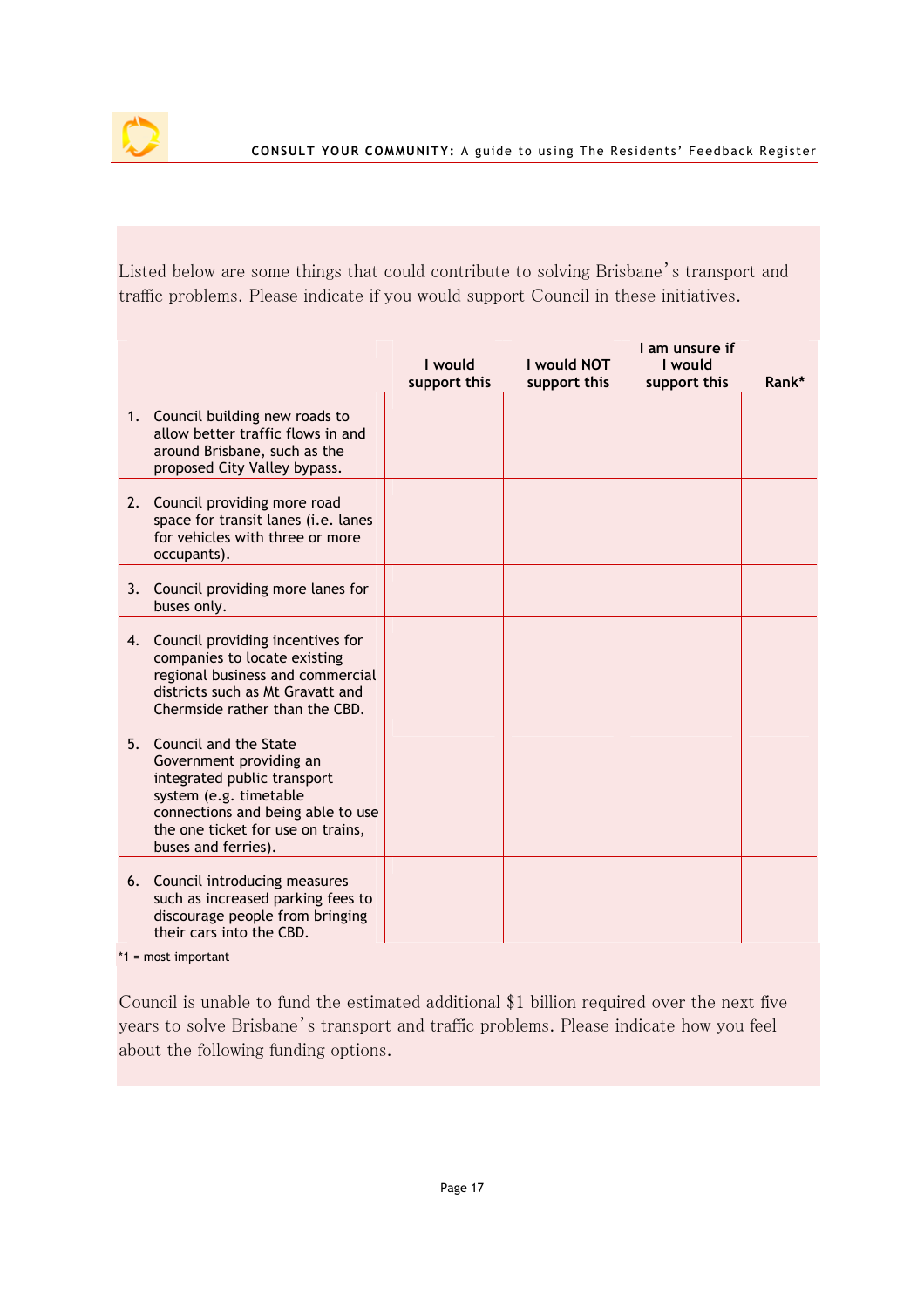

#### CONSULT YOUR COMMUNITY: A guide to using The Residents' Feedback Register

|                |                                                                                                                                              | I would support<br>this | I would NOT<br>support this | I am unsure if<br>I would<br>support this | Rank* |
|----------------|----------------------------------------------------------------------------------------------------------------------------------------------|-------------------------|-----------------------------|-------------------------------------------|-------|
| 1 <sub>1</sub> | Increased share of State and<br>Commonwealth revenue for<br>roads and public transport.                                                      |                         |                             |                                           |       |
| 2.             | A special levy for fuel of one<br>or two cents per litre, with<br>the revenue directly funding<br>road and public transport<br>improvements. |                         |                             |                                           |       |
| 3.             | Council to borrow the<br>additional funds needed.                                                                                            |                         |                             |                                           |       |
| 4.             | Increase user pays, for<br>example, public transport<br>fares, car parking fees, tolls.                                                      |                         |                             |                                           |       |
|                | $*1$ = most important                                                                                                                        |                         |                             |                                           |       |
|                |                                                                                                                                              |                         |                             |                                           |       |
|                | To allow us to better understand the survey response please provide the information                                                          |                         |                             |                                           |       |
| below.         |                                                                                                                                              |                         |                             |                                           |       |
|                | How frequently do you use public transport?<br>Daily.                                                                                        |                         |                             |                                           |       |
|                | 4-5 times per week.                                                                                                                          |                         |                             |                                           |       |
|                | At least once per week.                                                                                                                      |                         |                             |                                           |       |
|                | At least once per month.                                                                                                                     |                         |                             |                                           |       |
|                | Less frequently.                                                                                                                             |                         |                             |                                           |       |

Thank you for your participation

Never.  $\Box$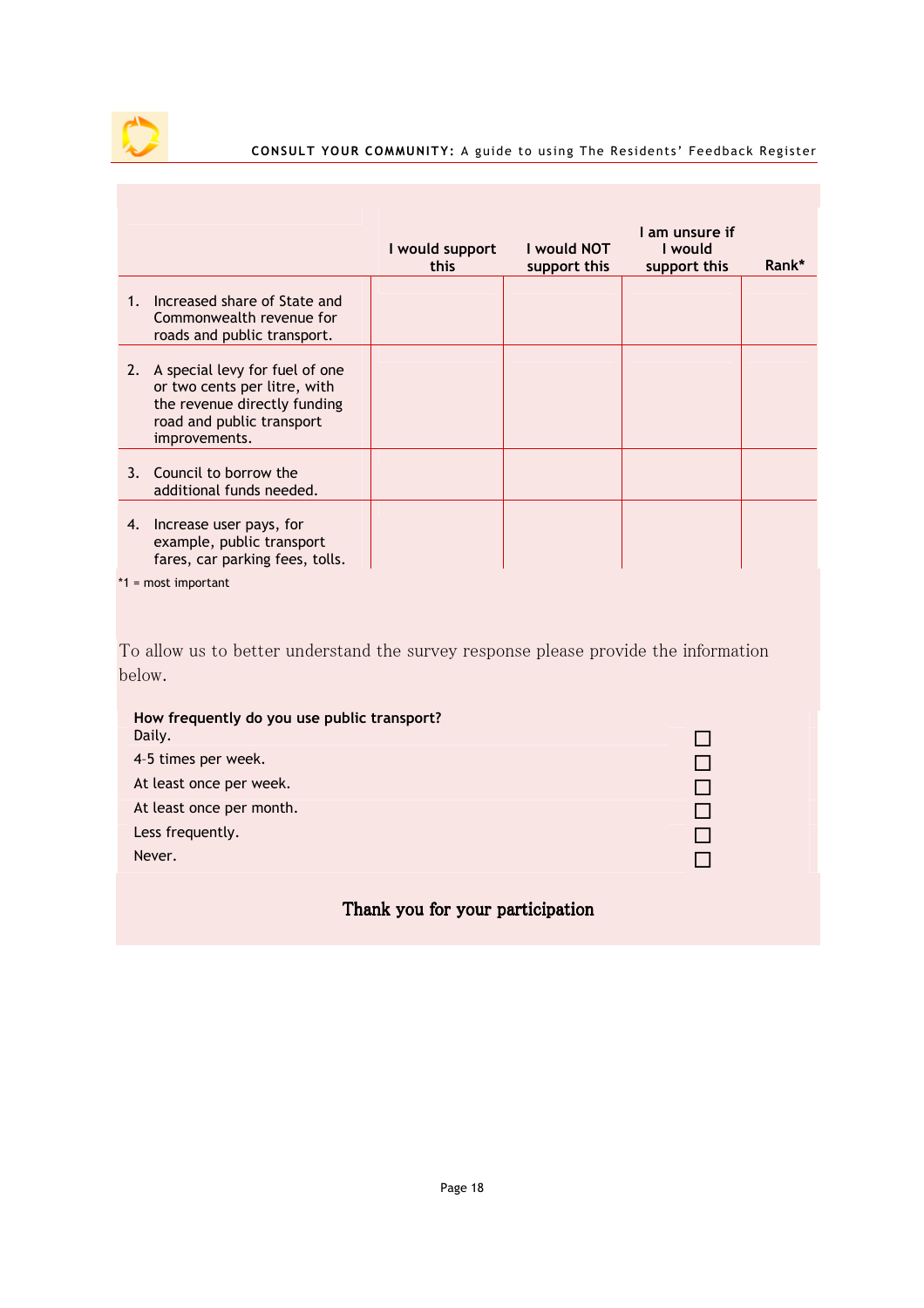### 2.3 Evaluating the register

Evaluation of the register could be undertaken for a variety of purposes, and depending on the purpose, will need to be undertaken in different ways. For instance, evaluation could involve:

- ♦ considering the extent to which RFR surveys have influenced decisionmaking (impact evaluation);
- ♦ considering the level of participant satisfaction with their involvement in the RFR (process evaluation);
- assessing the level of awareness and community support for the RFR (process evaluation); and
- ♦ assessing the way Council has decided to use the RFR (impact and process).

Rather than seeing evaluation as something that happens at the end of a project, or period of time, evaluation needs to be considered at the beginning. Thought needs to be given to:

- what Council hopes to achieve from the register;
- what types of issues/decisions Council is seeking input/feedback on;
- ♦ obtaining a shared understanding of what a 'successful' RFR would look like and contain; and
- developing some baseline expectation targets about the percentage of respondents:
	- who will see through their two-year term
	- who would recommend to others accepting an invitation to participate in an RFR
	- who believe that their participation has made a contribution to better governance and decision-making.

Evaluation can be undertaken by internal or external personnel, although for added credibility an external consultant may be preferable. It is important that the success of an RFR project not be dependent solely on performance indicators. To undertake evaluation appropriately it is usually advisable to:

- conduct interviews and/or focus groups consisting of participants, councillors, relevant Council staff and key stakeholders that have had involvement in the establishment and oversight of the RFR;
- ♦ survey non-participants to see whether other residents are aware of the RFR and whether they believe it has added value to decision-making;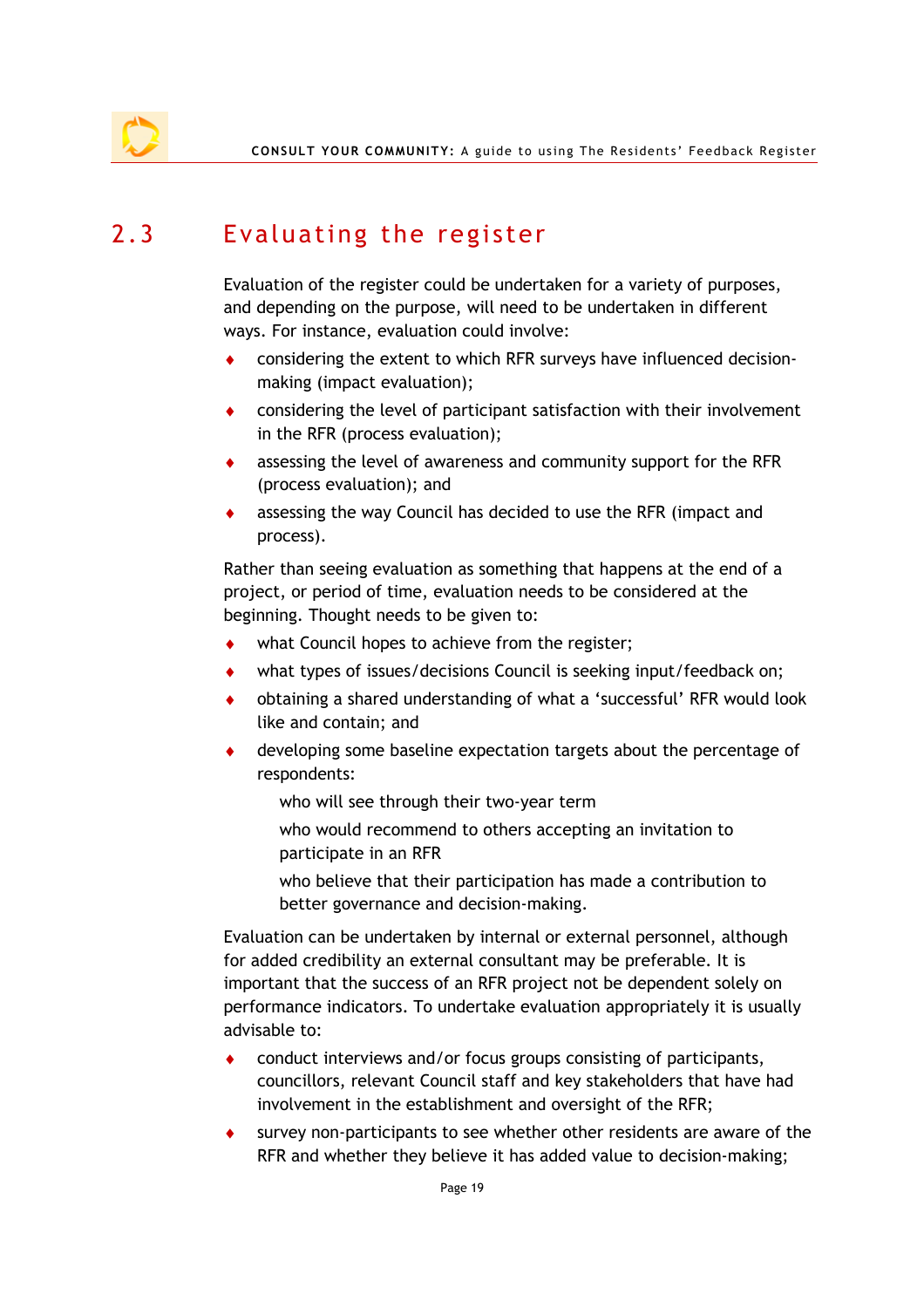

- ♦ examine data related to the operation of the RFR;
- audit the processes used to recruit participants; and
- compare progress and explore other ideas by conducting a literature search, and review other RFRs or similar consultative processes. Midterm reviews may not be as extensive, and could simply focus on the operational aspects of the RFR. These could be performed internally and rely on surveying RFR participants and council staff.

# 3. What a residents' feedback register offers

The RFR method of consulting provides another way for democracy to go beyond the ballot box. This method specifically offers:

- an efficient method of consulting regularly with a broadly representative group of citizens;
- a convenient way of drawing respondents for other forms of consultation, such as focus groups, citizen juries/panels, deliberative polls and consensus conferences;
- a time-effective method, given that it provides some useful information quickly to Council, and is not overly time consuming for participants;
- a cost-effective method  $-$  because it can be used by all departments of a local government authority (once the register is established);
- a way for Council to demonstrate its commitment to consultation;
- an opportunity for participants, over time, to understand and appreciate the process of local government decision-making; and
- a way to increase satisfaction with local government decision-making processes and outcomes.

'An instant database of people who don't mind doing things — fabulous!' (Lismore City Council staff member)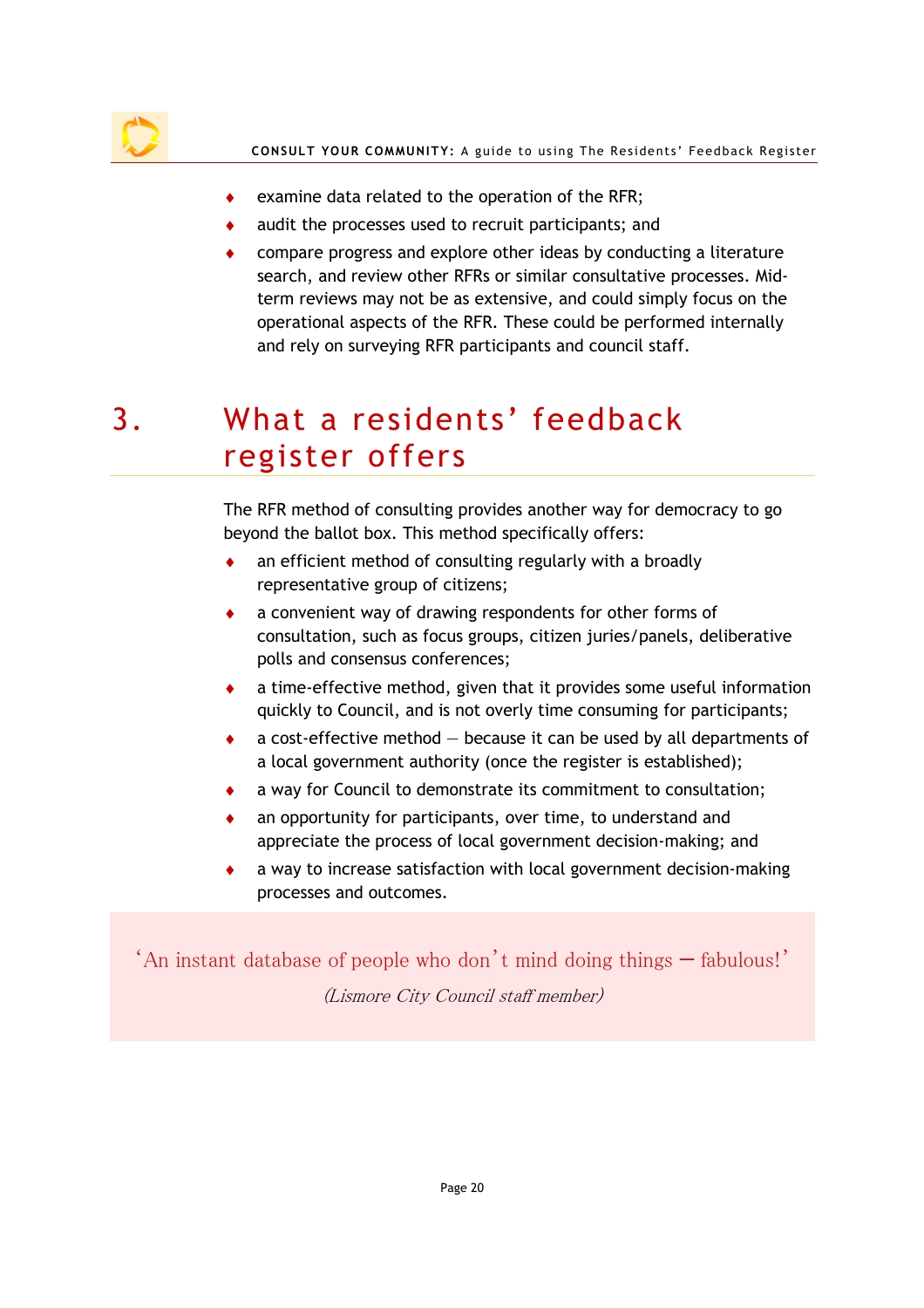

The RFR presents a number of advantages in terms of methods of consultation. Consider the following table.

#### Comparative effectiveness of consultation methods

|                                              | <b>Representativeness</b> | <b>Deliberation</b> | Scrutiny | Authority | Cost | Time |
|----------------------------------------------|---------------------------|---------------------|----------|-----------|------|------|
| <b>RFR</b>                                   | $2^*$                     |                     |          | Х         |      |      |
| Focus groups                                 |                           | $0 - 1$             |          | х         |      |      |
| Deliberative poll                            |                           |                     |          | X         |      |      |
| Citizens' jury or<br>consensus<br>conference |                           |                     |          | X         |      |      |
| Referendum                                   |                           | $0 - 1$             |          |           | 0    |      |
| Public meetings                              |                           | $0 - 1$             |          |           |      |      |

 $3$  = excellent,  $2$  = good,  $1$  = fair;  $0$  = poor;  $X$  = variable

#### KEY

Focus groups — small groups are recruited to discuss a topic; little information is offered; an in-depth version of an opinion poll.

Deliberative poll — involves a statistically significant sample of citizens (e.g. 300) who are surveyed, then brought together in a single location to discuss a topic (in small, facilitated groups) then surveyed again.

Citizens' jury or consensus conference  $-$  a small group, usually randomly selected, is brought together for in-depth discussion and interaction with experts, moderated by an independent facilitator, usually over a period of several days.

Referendum — usually conducted at the same time as an election; a binding plebiscite; information is usually distributed beforehand.

Public meeting — called by a council to inform the public about a proposal, often with little opportunity for discussion.

Representativeness — how representative are the participants of the wider population?

Deliberation — do participants have the opportunity to ask their own questions about the subject matter and receive answers before responding to the question?

Scrutiny — do the participants have the opportunity to ask their own questions about the subject matter and receive answers before responding to the question?

Authority  $-$  do the participants' answers carry any authority?

Cost — how expensive is the consultation method to implement?

Time — how much time is needed to organise and implement?

The RFR has some obvious advantages over most other methods of consultation. It is more representative than public meetings and citizens' juries, and cheaper and less time-intensive than referenda or deliberative polls.

The main weaknesses with this method is that there is little deliberation or scrutiny, which relies on groups working together and being able to challenge information providers. However, the RFR provides a representative group of people from which Council can easily draw for other purposes — such as citizens' juries and consensus conferences, which offer these advantages.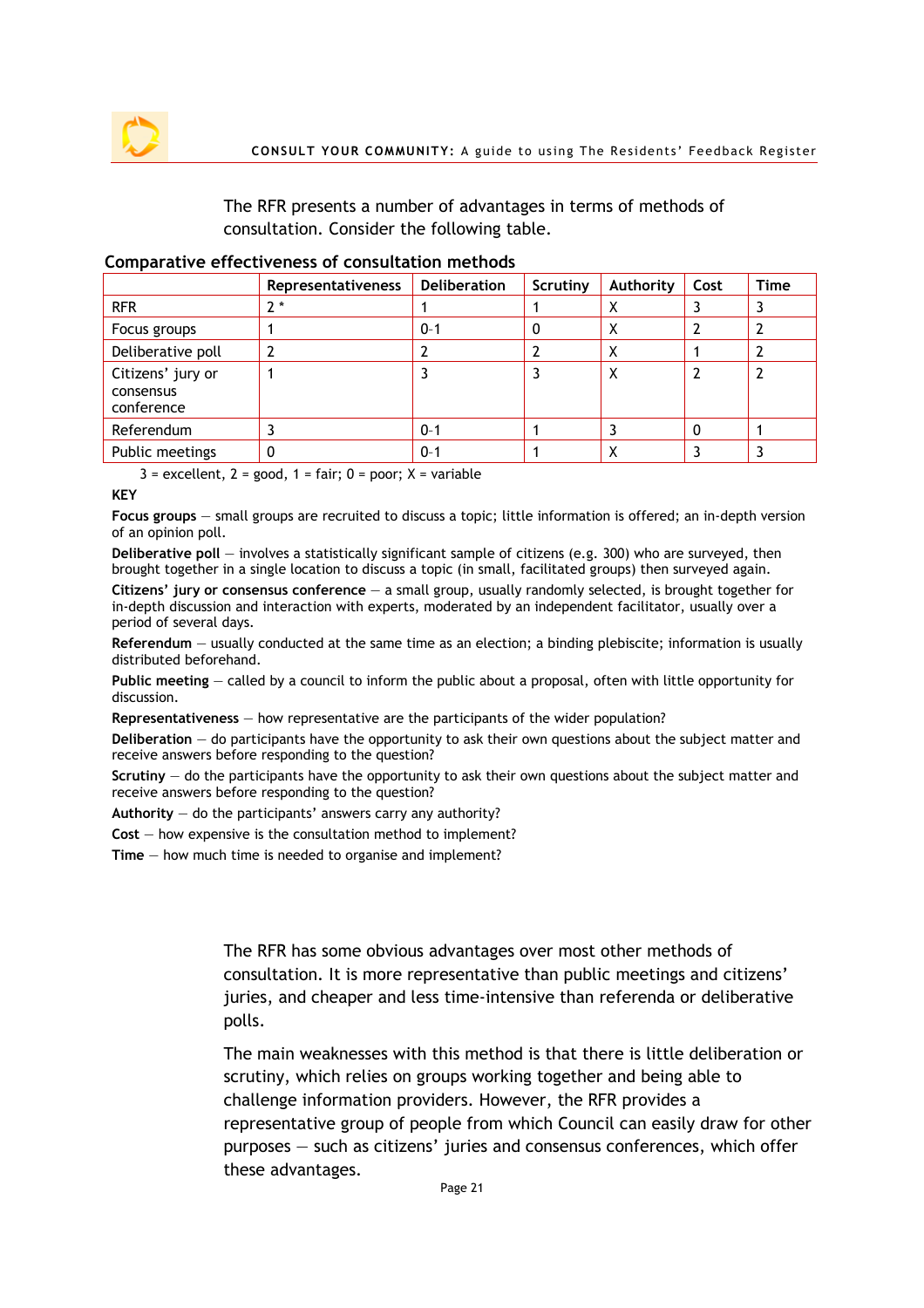# 4. Frequently asked questions

#### Do participants ever meet?

The residents on the register are a pool of information providers, not a committee. They may never meet.

#### How many participants are on the register?

A significant sample of a population may involve numbers from 50 to 3,000. Most social researchers prefer at least 150 people, randomly selected. For example, with a sample size of 174, there is a 95% confidence that the answer for a population as a whole will be within less than 4% of the results (Fowler 1993, p. 28).

#### When invited, do people generally agree to being on the register?

Yes — surveys and evaluations overseas, especially in the UK, show a strong positive response.

#### Does the participation rate drop off over time?

Experience has shown that many participants are enthusiastic about contributing, even though there is no obligation to do so. While ever participants are informed about the usefulness of their efforts (e.g. via regular newsletters) participation is maintained with very little attrition.

#### What makes you think that people support this idea, or would want to participate?

Many observers and researchers confirm that people in the Western world generally trust authorities less, and are very cynical about decision-making processes. Voters are generally dissatisfied with the act of voting as being their only experience of participating in a democracy. People are more educated and have more access to information from which to form their own views; after all, the experts disagree about most issues anyway! A recent example of these trends can be seen in the town of Lismore, in northern NSW. A telephone survey of 100 residents, selected at random, to ascertain their willingness to participate in a RFR showed that: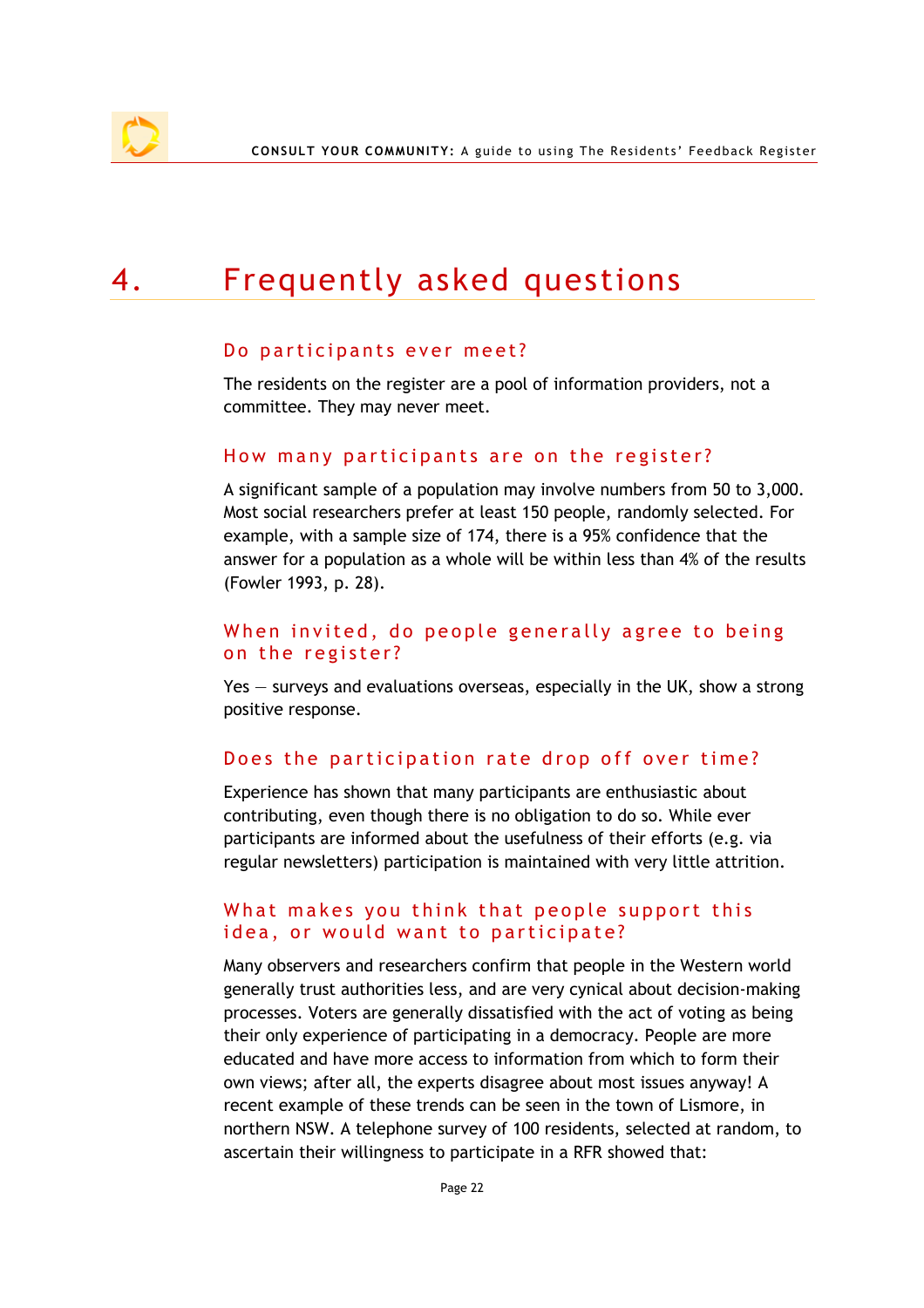

- ◆ 23% were definitely interested;
- ◆ 47% were interested;
- 15% were not interested at all:
- 15% were not sure or didn't know.

This means that a total of 70% were either definitely interested or were interested. While not all these would translate into an actual decision to actively participate it does suggest that most people value such an activity. Survey respondents made some interesting comments when asked why they would want to be involved in an RFR:

- 'I think if I want a change or I'm not happy I have to be prepared to help solve the problem.'
- 'Who wouldn't want to be?'
- $\ldots$  because it's my duty as a citizen; while they [i.e. councillors] represent groups they don't know what the majority of people want.'
- 'I believe it is good for us to know what is going on and good for them to get feedback from residents'.

#### What happens if people no longer want to be on the register?

They simply stop responding to surveys (see 'Setting up a management strategy for the register' for more details).

#### Will participants be vulnerable to lobbying and unsolicited information?

The register is held by Council and access is limited to essential staff only. Register details are never disclosed to a third party. The council should not use the register to distribute information about activities that are not related to surveys.

#### What if participants don't understand the issues?

- With surveys, providing simple, clear briefing materials are part of the effective use of the register.
- Some participants will understand some issues better than others.
- Surveys on particular issues also provide valuable feedback on how well Council is informing the community about them.
- Participation in the surveys encourages a better understanding of the issues.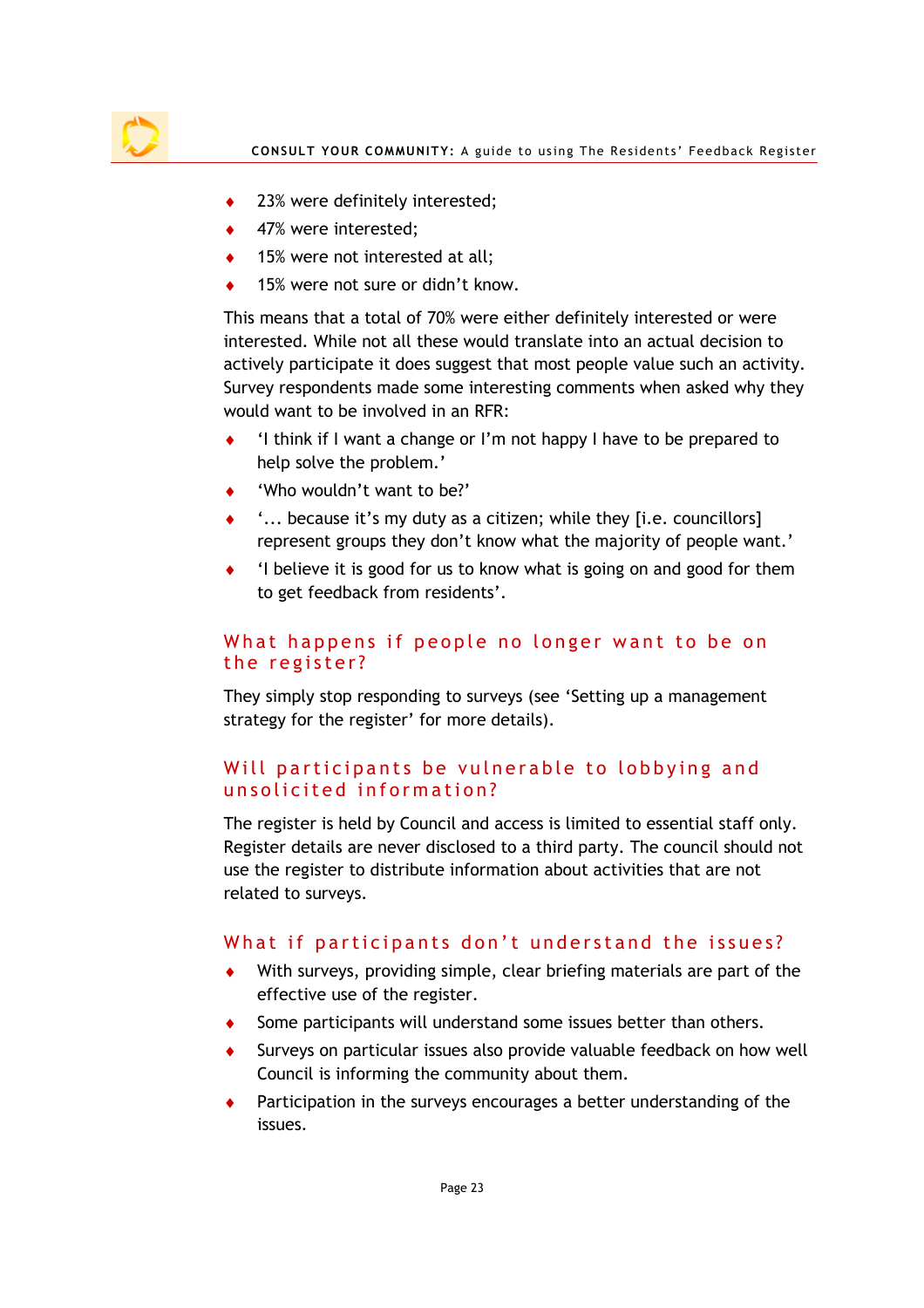#### Should the council be bound by the majority view of participants?

Participants in the register are not decision-makers. Their views offer a sounding board for councillors. Councillors are not bound by feedback, and participants should be clearly advised that feedback is sought but the results are not binding.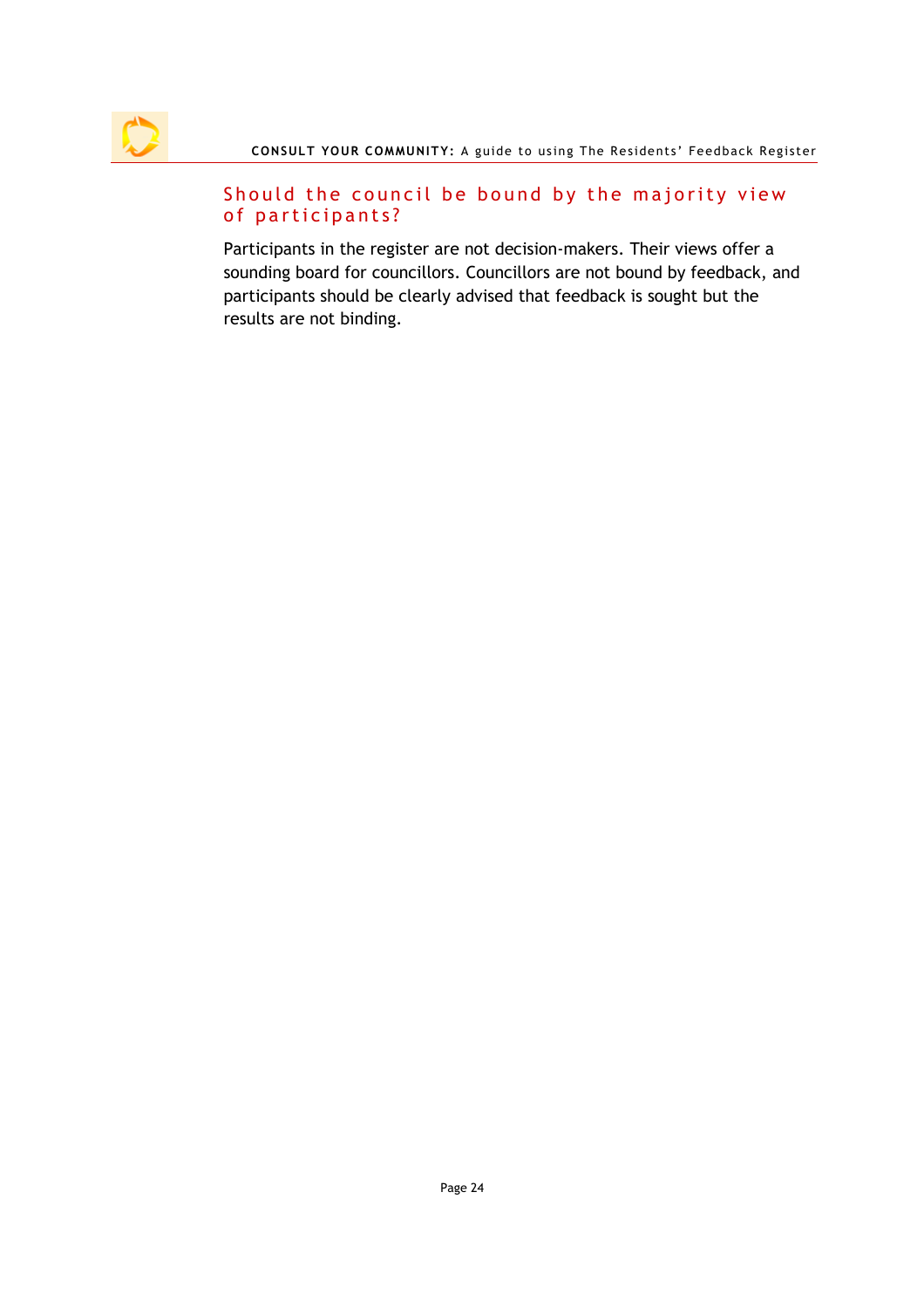## Bibliography

- Bell, J. 1993, Doing Your Research Project, Open University Press, Buckingham.
- Brisbane City Council 1999, 'Your city, Your Say', Information and Questionnaires, August 98–April 99.
- Cabinet Office NSW 1998, 'An Introductory Guide: How to Consult Your Users', November.
- Carson, L. 2000, 'Consultation in the Lismore Local Government Area: Analysis of Telephone Survey Conducted May/June 2000', University of Sydney.
- Carson, L., Gelber, K. 2001, 'Ideas for Community Consultation: A Discussion on Principles and Procedures for Making Consultation Work', A Report prepared for NSW Department of Urban Affairs and Planning, February.
- Coote, A. & Lenaghan, J. 1997, Citizens' Juries: Theory and Practice, Institute for Public Policy Research, London.
- Einsiedel, E. F. & Eastlick D. L. 2000, 'Convening Consensus Conferences: A Practitioners Guide', University of Calgary.
- Fowler, F. J. 1993, Survey Research Methods, 2<sup>nd</sup> edition, Sage, Newbury Park.
- Kirklees Metropolitan Council 2000, 'Talkback Listening to Your Views on Council Services and Health Issues'.
- Parry Shire Council 2000, 'Information to Panel Members', Information for its Citizens' Panel.
- Sykes, R & Hedges, A. (ed) 1999, 'Panels and Juries: New Government, New Agenda', Social Research Association.
- Youngman, M. B. 1982, Designing and Analysing Questionnaires, Rediguide 12, University of Nottingham, School of Education.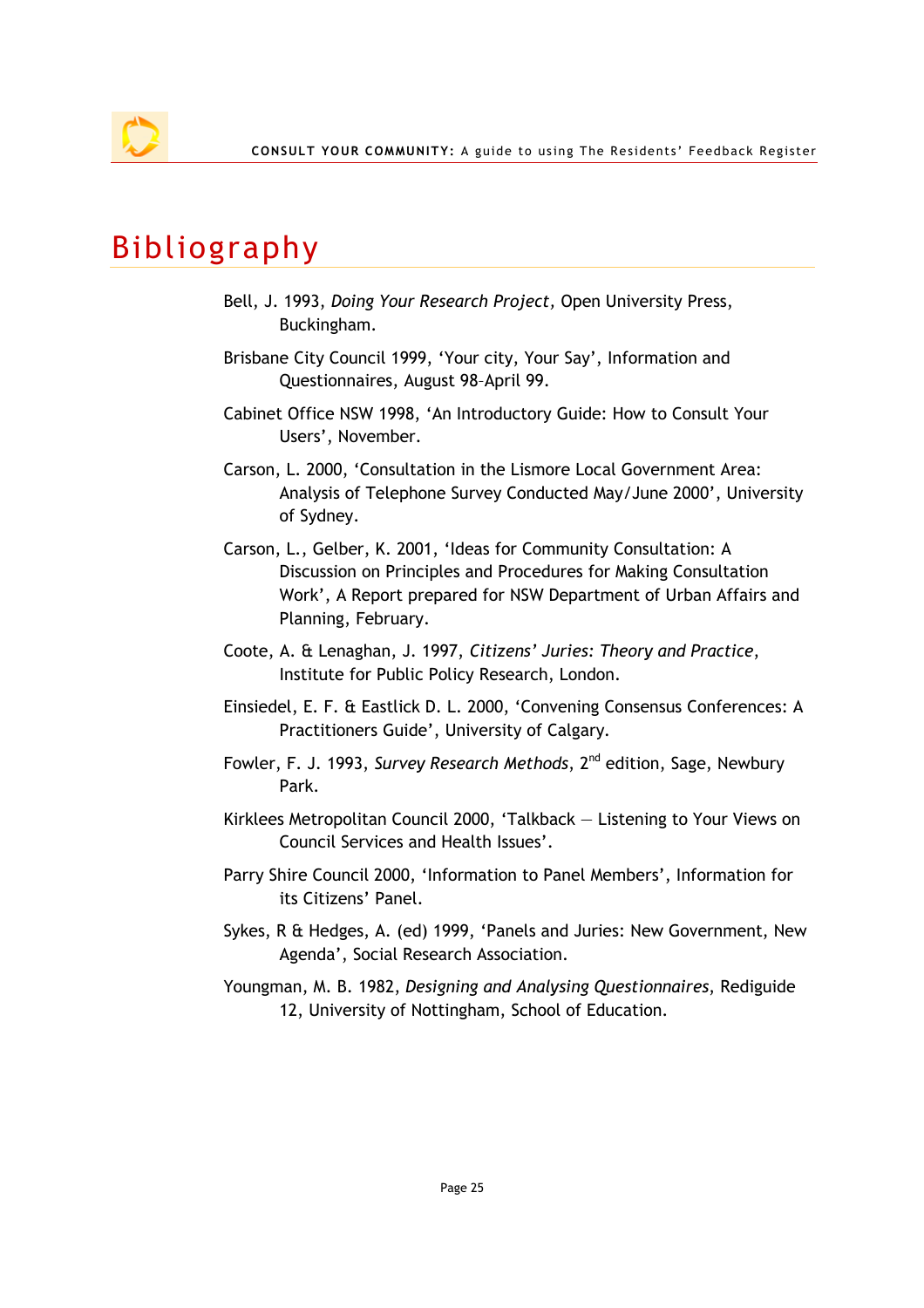

### Websites

Active Democracy website http://www.hydra.org.au/activedemocracy/articles.htm Australia's first consensus conference http://www.abc.net.au/science/slab/consconf/splash.htm or http://www.choice.com.au Australia's first deliberative poll http://rsss.anu.edu.au/DeliberativePoll.html Issues Deliberation Australia http://i-d-a.com.au/ Jefferson Center in US http://www.jefferson-center.org/citizens\_jury.htm Citizens' panels http://www.loka.org/pages/panel.htm International Association for Public Participation (IAP2) http://www.iap2.org/ UK Government's people's panel http://www.cabinet-office.gov.uk/servicefirst/ European Participatory Technical Assessment EUROpTA http://www.tekno.dk/europta/ Teledemocracy Action News + Network (TAN+N) http://www.auburn.edu/tann/ Loka Institute's page on worldwide consensus conferences http://www.loka.org/pages/worldpanels.html Center for deliberative polling http://www.la.utexas.edu/research/delpol/cdpindex.html Constructive citizen participation http://www.islandnet.com/~connor/happenings.html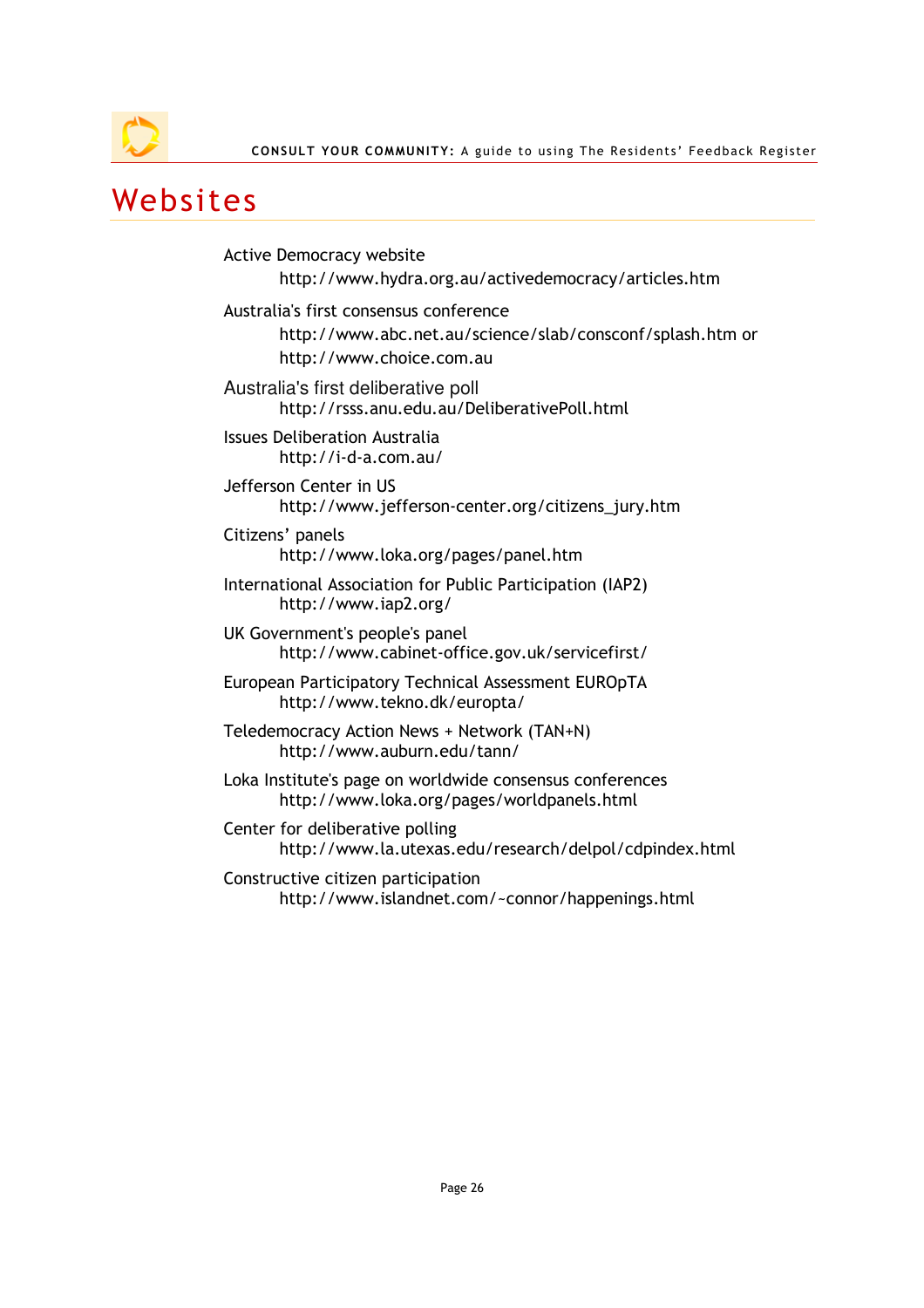# Appendix 1

### Mid-term review<sup>4</sup> An RFR participant survey

| 1. |        | For how long have you been a participant of the residents' feedback register?<br>Between 2-3 years |              | 6 months to 1 year |                                                                                   |
|----|--------|----------------------------------------------------------------------------------------------------|--------------|--------------------|-----------------------------------------------------------------------------------|
|    |        | Between 1-2 years                                                                                  | $\mathsf{L}$ | Less than 6 months |                                                                                   |
|    |        |                                                                                                    |              |                    |                                                                                   |
| 2. |        | How many consultation methods have you participated in?                                            |              |                    |                                                                                   |
|    |        | None                                                                                               |              | $2 - 3$            |                                                                                   |
|    |        | 1                                                                                                  |              | $4 - 5$            |                                                                                   |
|    |        | Over 5                                                                                             |              |                    |                                                                                   |
| 3. |        | How many surveys have you participated in?                                                         |              |                    |                                                                                   |
|    |        | None                                                                                               |              |                    |                                                                                   |
|    |        | Focus group                                                                                        |              | If yes, how many?  |                                                                                   |
|    | П      | Citizens' jury                                                                                     |              | If yes, how many?  |                                                                                   |
|    | $\Box$ | Deliberative poll                                                                                  |              | If yes, how many?  | $\frac{1}{\sqrt{1-\frac{1}{2}}}$                                                  |
|    |        | Consensus conference                                                                               |              | If yes, how many?  | $\frac{1}{\sqrt{1-\frac{1}{2}}}\left( \frac{1}{\sqrt{1-\frac{1}{2}}}\right) ^{2}$ |
|    | ΙI     | Other                                                                                              |              | If yes, how many?  |                                                                                   |
| 4. |        | Which statement is closest to how you feel about your involvement in the                           |              |                    |                                                                                   |
|    |        | Residents' feedback register? (please tick)                                                        |              |                    |                                                                                   |
|    |        |                                                                                                    |              |                    |                                                                                   |
|    |        | I believe it has made a real difference to the way decisions are made at                           |              |                    |                                                                                   |

- local government level
- $\Box$  It has been an extremely rewarding experience for me personally
- $\square$  I'm glad that I did it, but I'm not sure that it has achieved anything
- $\Box$  It has been a total waste of time, money and effort!
- Other \_\_\_\_\_\_\_\_\_\_\_\_\_\_\_\_\_\_\_\_\_\_\_\_\_\_\_\_\_\_\_\_\_\_\_\_\_\_\_\_\_\_\_\_\_\_\_\_\_\_\_\_\_\_\_\_\_\_

 $\overline{a}$ 

<sup>4</sup> This survey could also be used as a participant exit survey.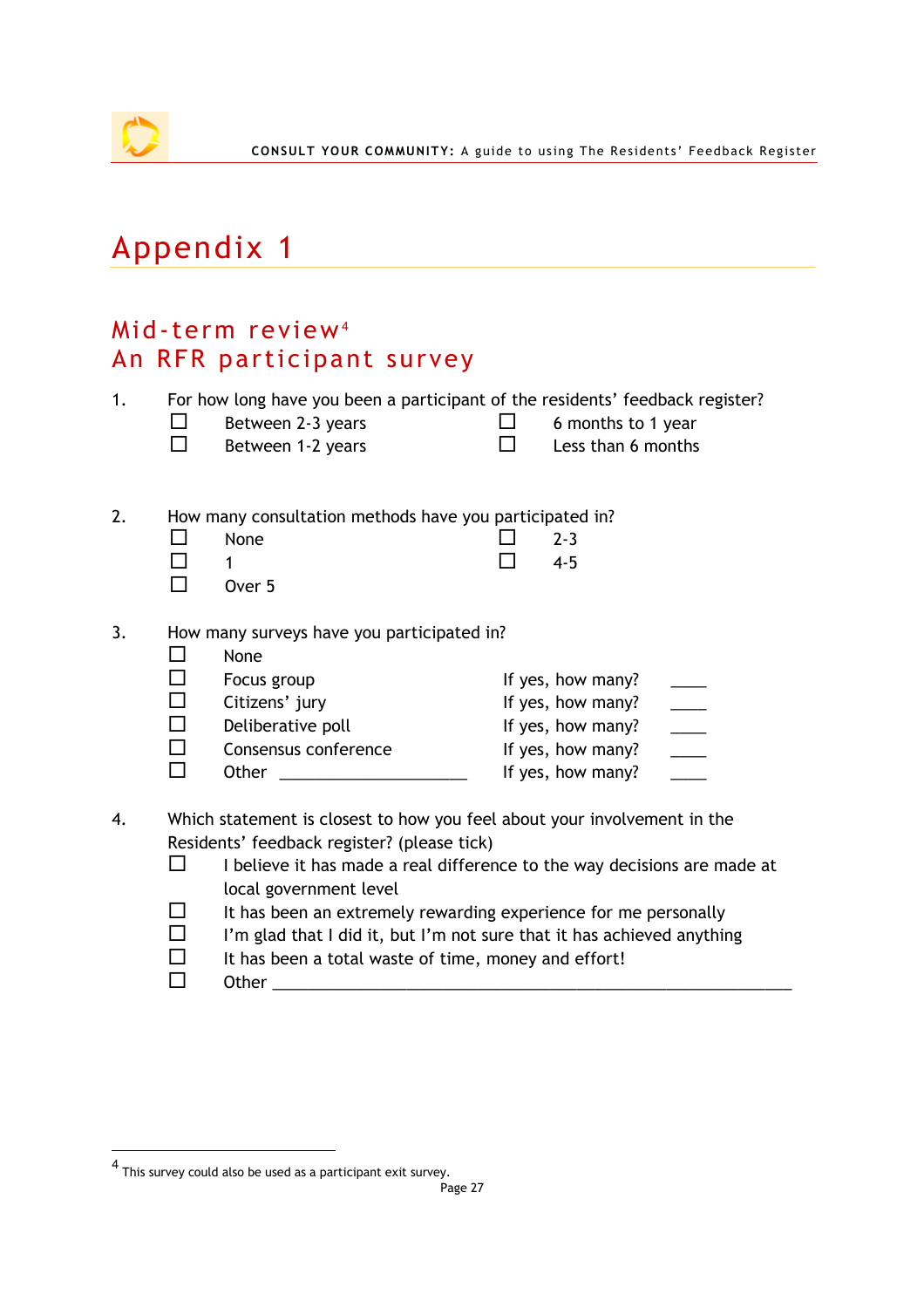|    | CONSULT YOUR COMMUNITY: A guide to using The Residents' Feedback Register         |
|----|-----------------------------------------------------------------------------------|
| 5. | What has been the major reason for deciding to withdraw early from the Residents' |
|    | feedback register?                                                                |
|    | I'm moving out of the area                                                        |
|    | Too busy                                                                          |
|    | It's taking up more time than I thought                                           |
|    | I'm not convinced that it is helping council make better/more informed            |
|    | decisions                                                                         |
|    | I don't think Council is genuine about gaining feedback/input                     |

Other \_\_\_\_\_\_\_\_\_\_\_\_\_\_\_\_\_\_\_\_\_\_\_\_\_\_\_\_\_\_\_\_\_\_\_\_\_\_\_\_\_\_\_\_\_\_\_\_\_\_\_\_\_\_\_\_\_\_

6. Would you recommend being part of the residents' feedback register to friends?  $\square$  Definitely  $\square$  Perhaps

- $\Box$  Basically  $\Box$  Not at all
	-
- 7. Highest educational attainment:
	- $\square$  Postgraduate qualification (e.g. Doctorate, Masters)
	- $\Box$  Undergraduate
	- $\Box$  TAFE qualification
	- $\Box$  Apprenticeship
	- □ Higher School Certificate
	- $\square$  School Certificate
	- $\Box$  Nil
	- $\Box$  Other  $\_\_$
- 8. Age:
	- $\Box$  16-24  $\Box$  25-39

9. Gender:  $\square$  Female  $\square$  Male

| $\Box$ 40-59 |
|--------------|
| $\Box$ 60+   |
|              |
|              |

10. Would you like to make any further comment?

\_\_\_\_\_\_\_\_\_\_\_\_\_\_\_\_\_\_\_\_\_\_\_\_\_\_\_\_\_\_\_\_\_\_\_\_\_\_\_\_\_\_\_\_\_\_\_\_\_\_\_\_\_\_\_\_\_\_\_\_\_\_\_\_\_\_\_\_\_\_\_\_\_\_\_\_\_\_\_\_\_\_

\_\_\_\_\_\_\_\_\_\_\_\_\_\_\_\_\_\_\_\_\_\_\_\_\_\_\_\_\_\_\_\_\_\_\_\_\_\_\_\_\_\_\_\_\_\_\_\_\_\_\_\_\_\_\_\_\_\_\_\_\_\_\_\_\_\_\_\_\_\_\_\_\_\_\_\_\_\_\_\_\_\_

\_\_\_\_\_\_\_\_\_\_\_\_\_\_\_\_\_\_\_\_\_\_\_\_\_\_\_\_\_\_\_\_\_\_\_\_\_\_\_\_\_\_\_\_\_\_\_\_\_\_\_\_\_\_\_\_\_\_\_\_\_\_\_\_\_\_\_\_\_\_\_\_\_\_\_\_\_\_\_\_\_\_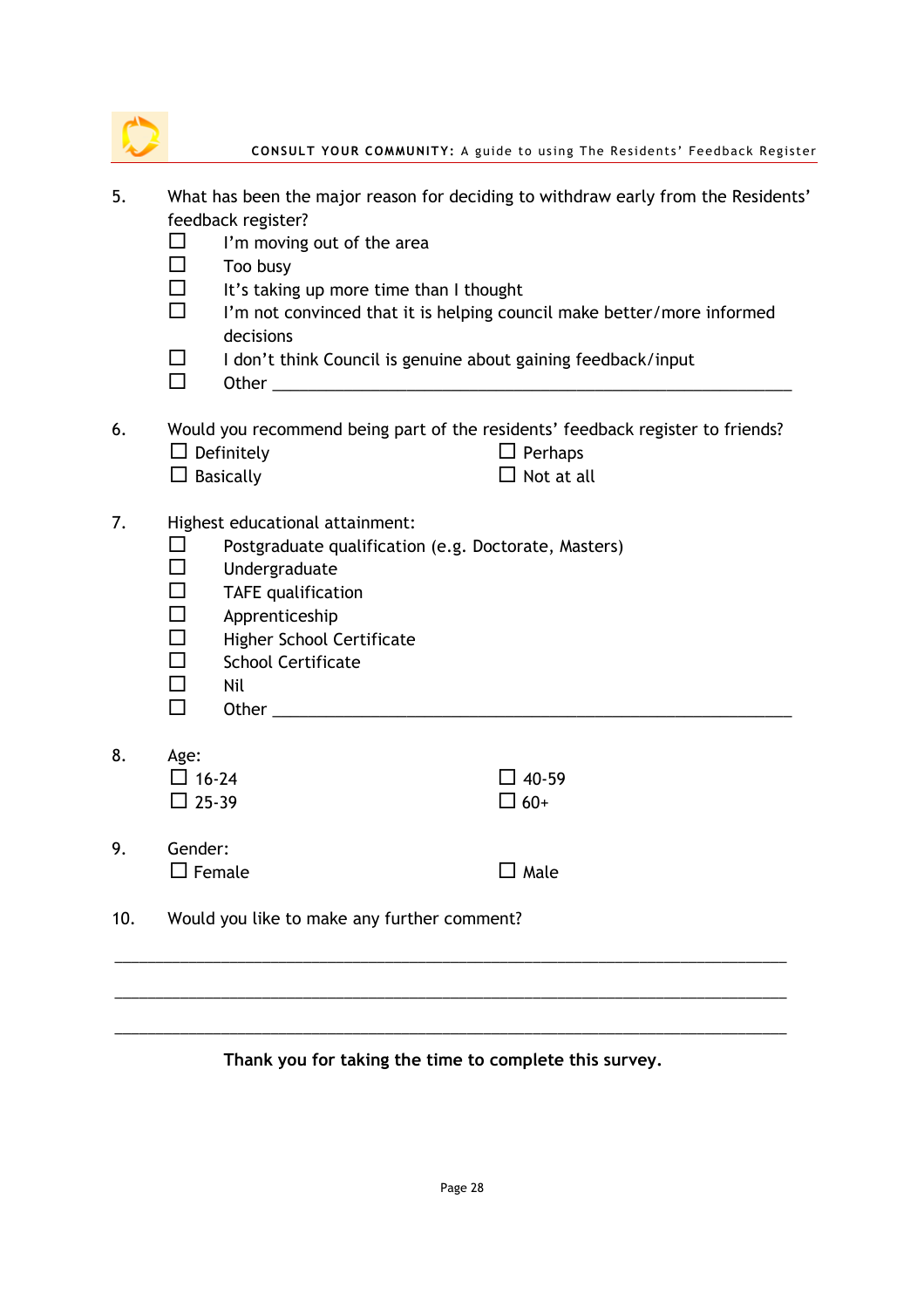# Appendix 2

### Case example: Kirklees Council's RFR

### **T A L K B A C K**

#### LISTENING TO YOUR VIEWS ON COUNCIL SERVICES AND HEALTH SERVICES

- DO YOU have anything to say about Kirklees Council and the services it provides?
- DO YOU have any views on the services provided by the Kirklees Health Authority?
- DO YOU want to help shape the future of the services in your local area?
- DO YOU want your views, on council services and health issues, to count, both locally and nationally?

#### Join our residents' 'TALKBACK' panel and be involved in the future of your local area.

#### You could win £100 in our prize draw!

Not interested? Well don't say we haven't given you the opportunity!

Interested? Then read on, it couldn't be simpler.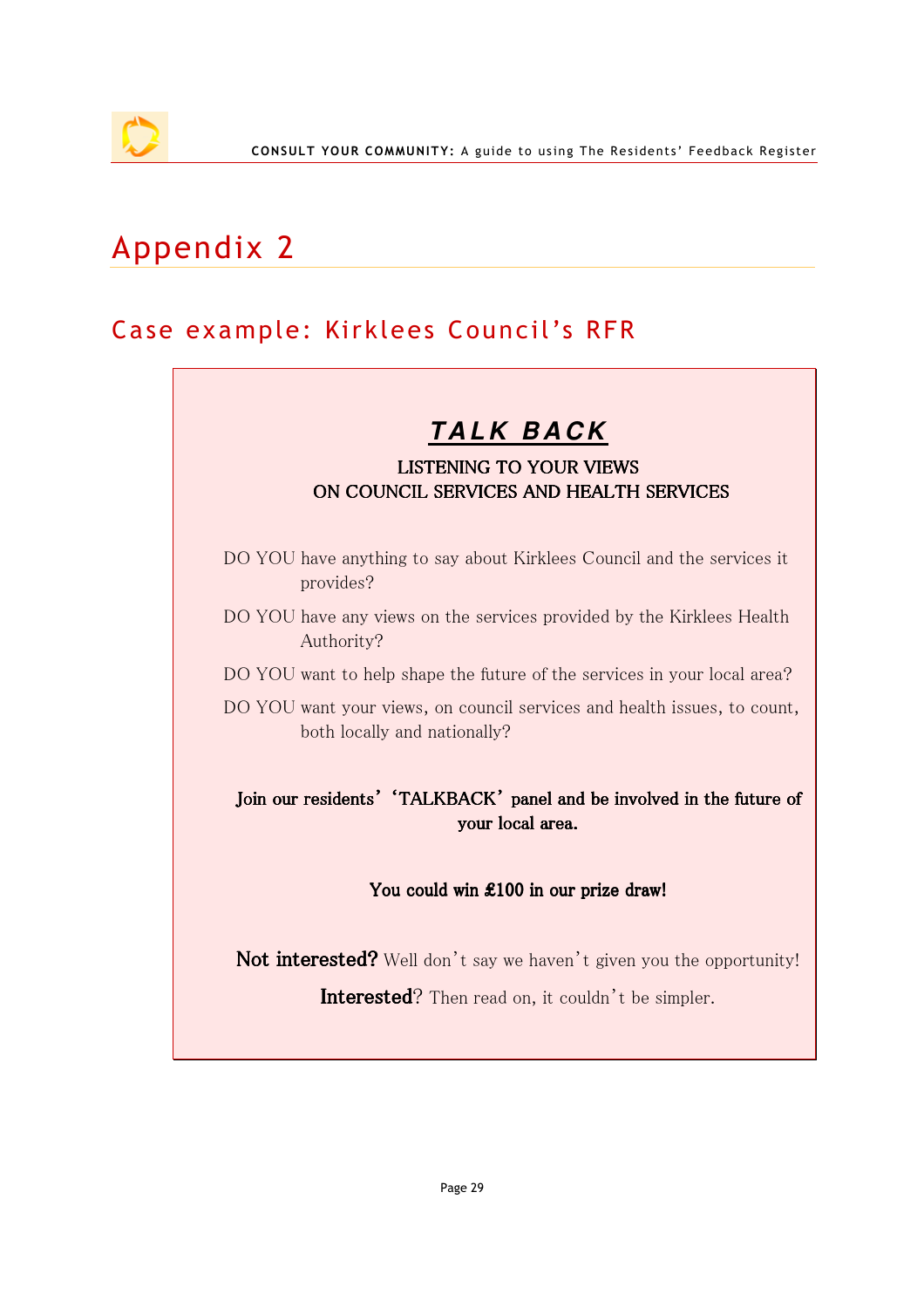### **Kirklees Talkback Panel explained**

#### What will I have to do if I become a panel member?

You will receive three to four questionnaires per year. You will have plenty of time to fill in the questionnaire and we will provide you with a freepost envelope to return it in.

From time to time we may contact you to see if you are interested in taking part in occasional discussion groups or short telephone surveys on issues of particular importance. Whether or not you take part is up to you.

#### How will I know what you have done with the information you receive from the survey?

You will receive regular newsletters to keep you up to date with how the information you provide us with has been used and any changes made to council or health services as a result of your feedback.

#### Will the information I give you be confidential?

All the information you provide us with will be treated in the strictest confidence. The results from the surveys will only be used, in an anonymous form.

#### Who will have access to my personal details?

Your name and address will be held on a secure database. Access will be strictly limited to essential staff only. Your details will not be seen by, or passed on to, anybody else.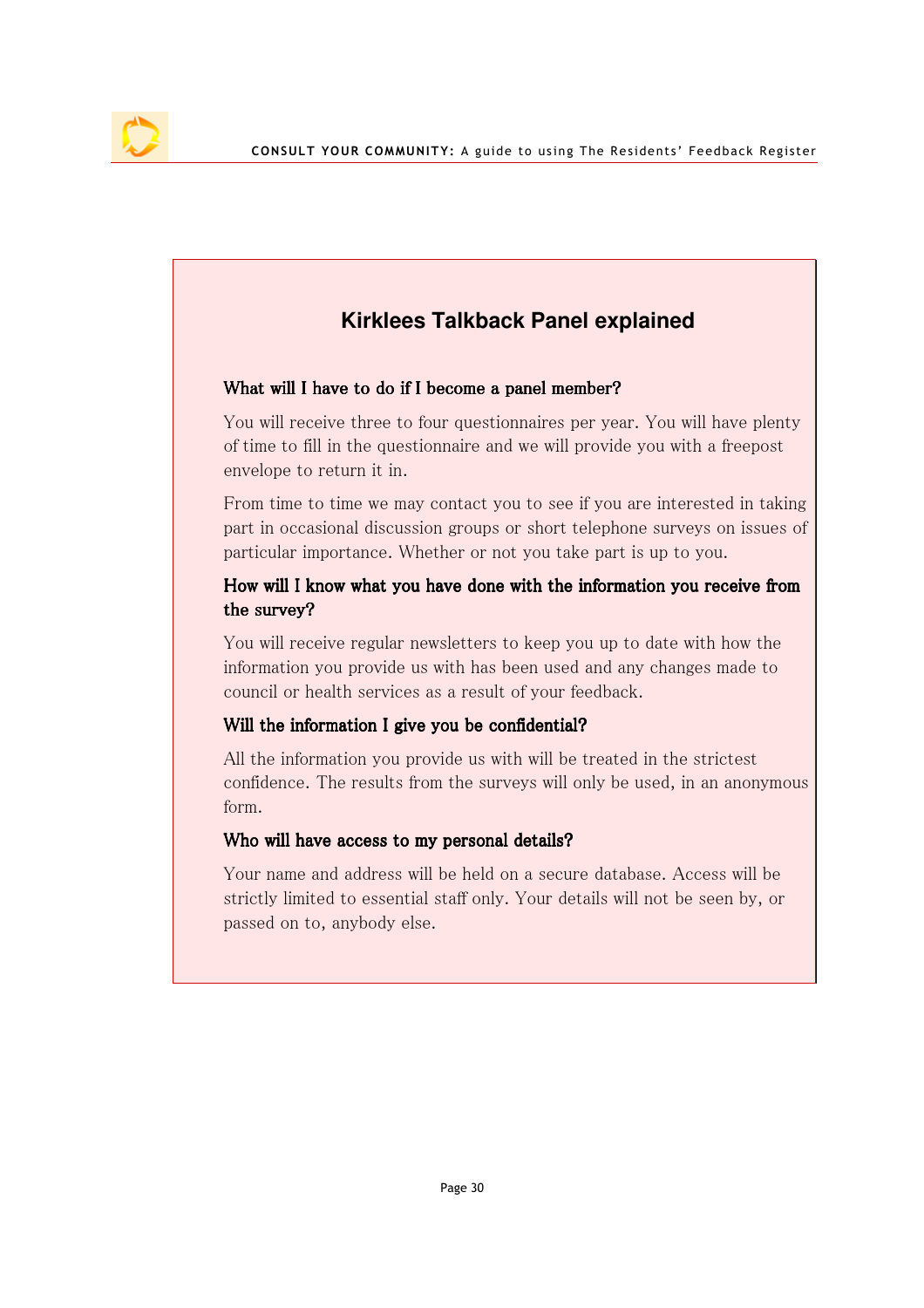$\overline{a}$ 

#### How can I be confident that my details and the information I give to you will be treated in confidence?

We are bound by a Market Research Code of Conduct and you have our assurance that all research you will be involved in will be carried out in an ethical manner.

#### What if I would like my questionnaires in a different format?

If English is not your first language we can arrange for an interpreter to telephone you or visit you to complete the questionnaire. If you would like to receive this in large print or have any other requirements, just let us know, and we will try to help.

#### I want to become a panel member, now what do I do?

All you have to do is fill in the enclosed form and return it in the freepost envelope.

#### What happens after I have returned the enclosed form?

We will enter your details onto our database and select, at random, the number of new panel members we need. If you are not selected we will place you on a reserve list. We will always let you know what is happening.

#### How do I enter the prize draw?

All you have to do is fill in the enclosed form and return it in the freepost envelope and you will be entered. The winner will receive £100.

#### I still have more questions.**<sup>5</sup>**

Please contact either of the following officers who will be happy to answer your questions.

Ruth Sothon Research Officer Kirklees Metropolitan Council Tel: (01484) 221486 Ruth.southon@kirkleesmc.gov.uk

<sup>5</sup> A brief message in several key community languages about contacting council in relation to the RFR was also included here.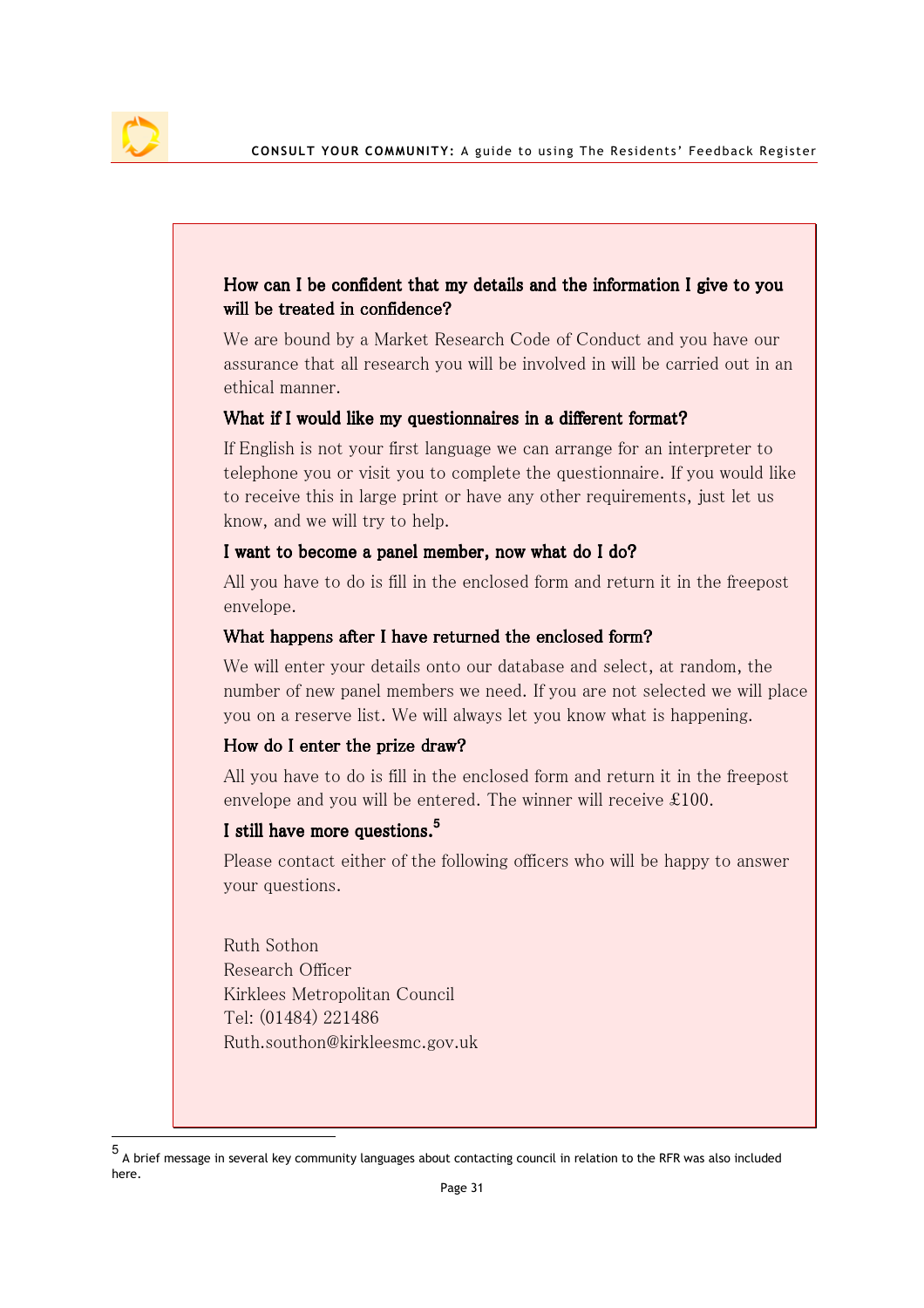

CONSULT YOUR COMMUNITY: A guide to using The Residents' Feedback Register

Maureen Mellodew

Communications Officer Calderdale and Kirklees Health Authority

Tel: (01484) 466 172

# Appendix 3

### Example of an RFR application form

The following is provided as a general example of what to include in an RFR application form, which would accompany material explaining what an RFR is (see Appendix 2).

|                          | The following information will help us ensure that the Resident's Feedback                                     |  |
|--------------------------|----------------------------------------------------------------------------------------------------------------|--|
|                          | Register reflects the make-up of the local community.                                                          |  |
|                          | I would like to become a member of the Residents'                                                              |  |
| Feedback Register (RFR). |                                                                                                                |  |
|                          | I am willing to take part in postal questionnaires.                                                            |  |
|                          | I am willing to take part in informal discussion groups.                                                       |  |
|                          | I am willing to take part in occasional short telephone surveys.                                               |  |
| Your contact details     |                                                                                                                |  |
|                          |                                                                                                                |  |
|                          | Address: 2008 and 2008 and 2008 and 2008 and 2008 and 2008 and 2008 and 2008 and 2008 and 2008 and 2008 and 20 |  |
|                          |                                                                                                                |  |
|                          |                                                                                                                |  |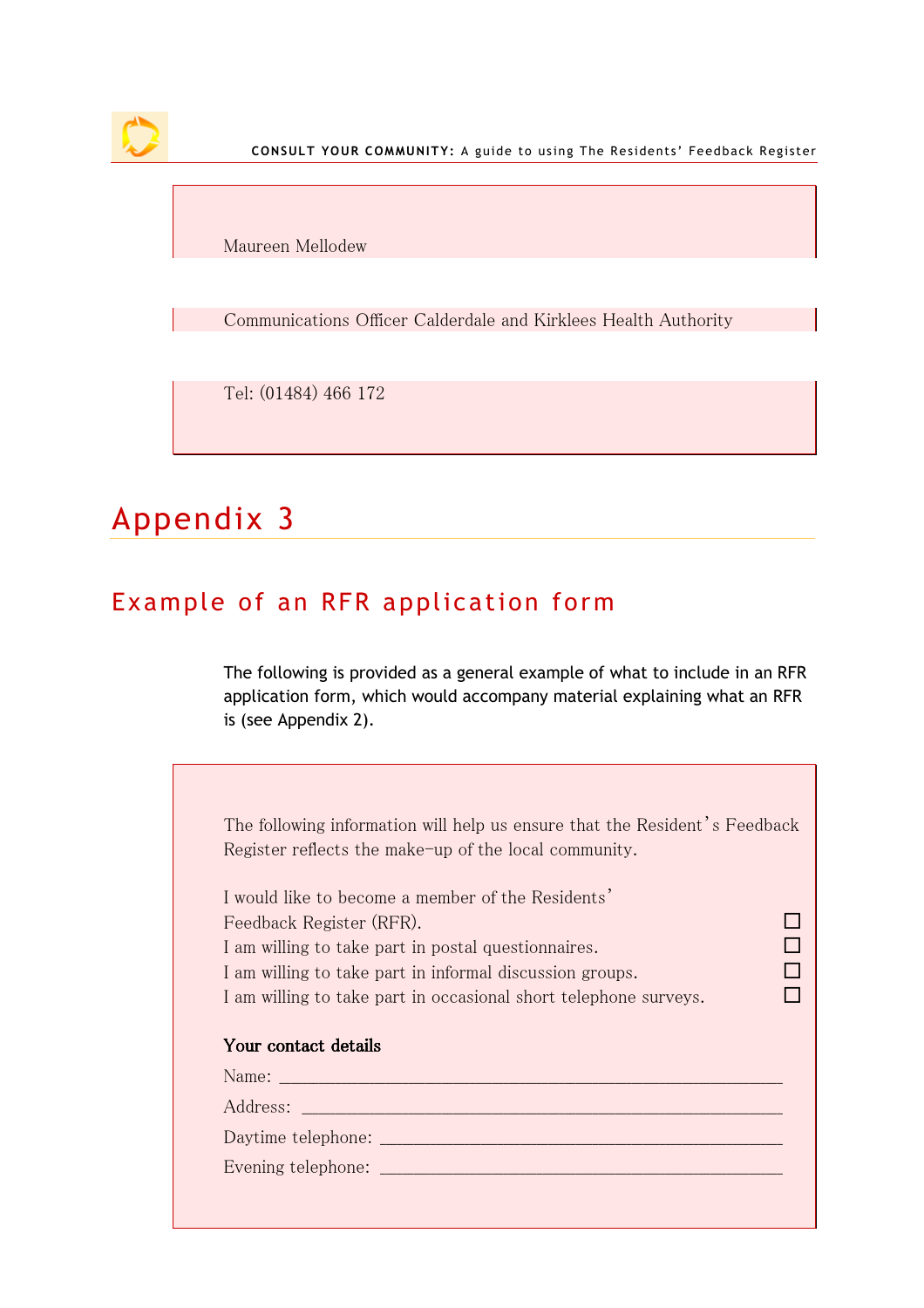

| <b>ABOUT YOU</b><br>Gender:<br>Female | $\Box$ | Male | П |  |
|---------------------------------------|--------|------|---|--|
| Age:                                  |        |      |   |  |
|                                       |        |      |   |  |
|                                       |        |      |   |  |
|                                       |        |      |   |  |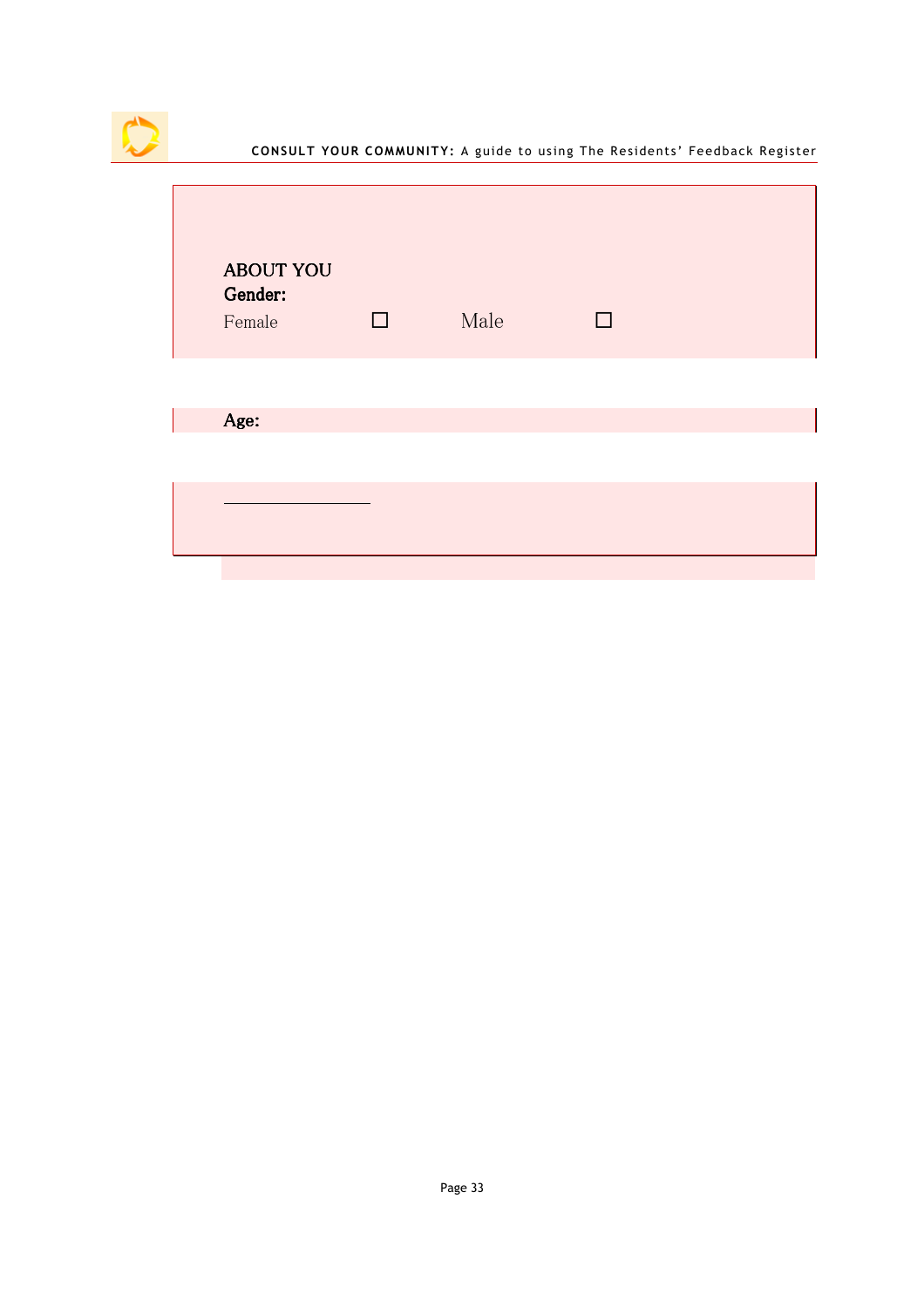| Full-time employee $(30 + h/week)$             |                                                              |  |
|------------------------------------------------|--------------------------------------------------------------|--|
| Part-time employee $(16-30 h/$ week)           |                                                              |  |
| Self-employed (full- or part-time)             |                                                              |  |
| Government supported training program          |                                                              |  |
| Full-time student (school, TAFE or university) | (e.g. Apprenticeship/training for work/adult education)      |  |
| Unemployed                                     |                                                              |  |
| Permanently sick/disabled                      |                                                              |  |
| Retired                                        |                                                              |  |
| Looking after the home                         |                                                              |  |
| Other                                          |                                                              |  |
| Sales<br>Plant or machine operator<br>Other    |                                                              |  |
|                                                | Do you speak a language other than English at home?          |  |
| Yes                                            | No                                                           |  |
| If yes, which language $(s)$ ?                 |                                                              |  |
|                                                | Do you identify as an Aborigine or a Torres Strait Islander? |  |
| Yes                                            | $\rm No$                                                     |  |
| Education:                                     |                                                              |  |
| Secondary (high school)                        |                                                              |  |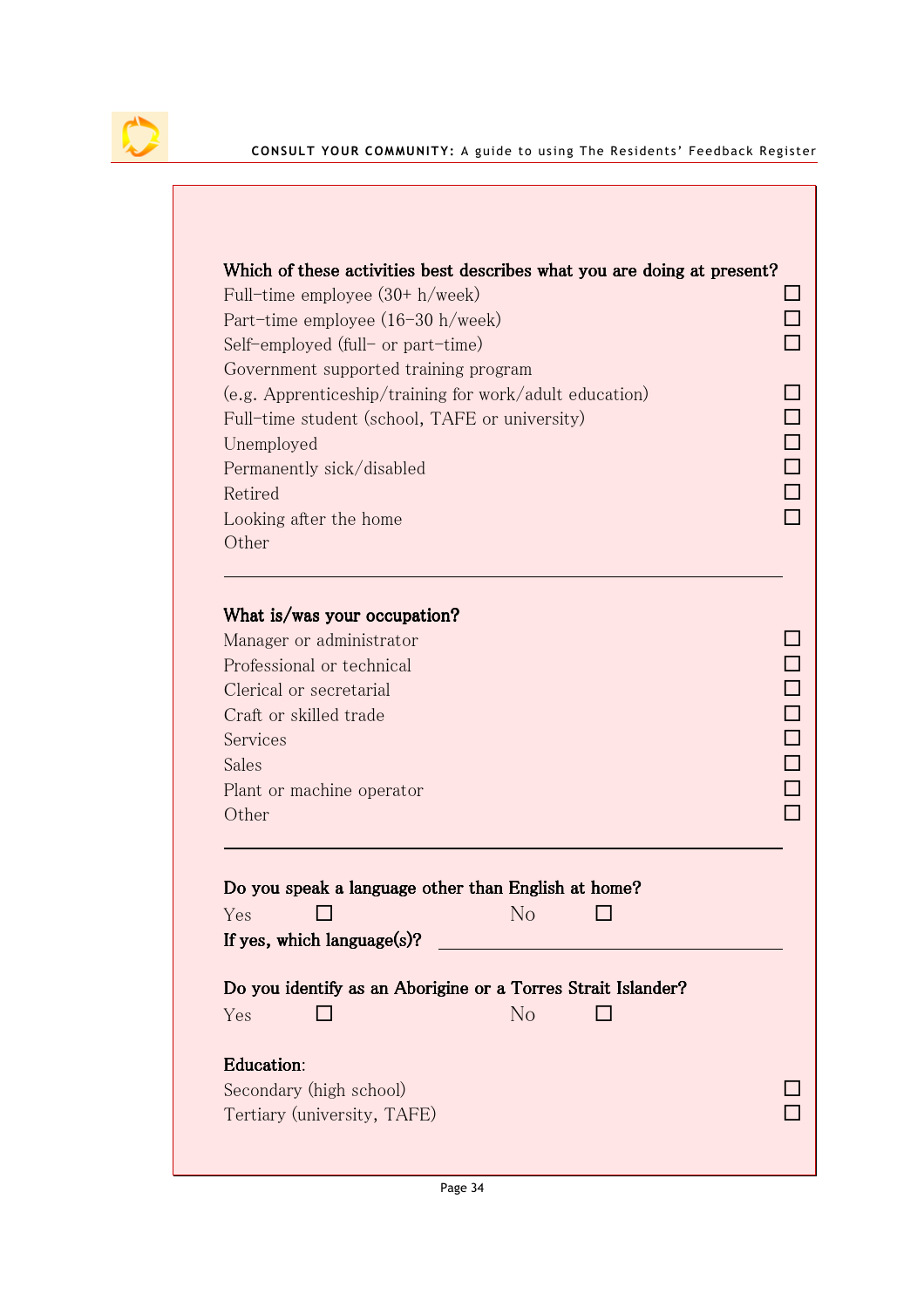

CONSULT YOUR COMMUNITY: A guide to using The Residents' Feedback Register

Other